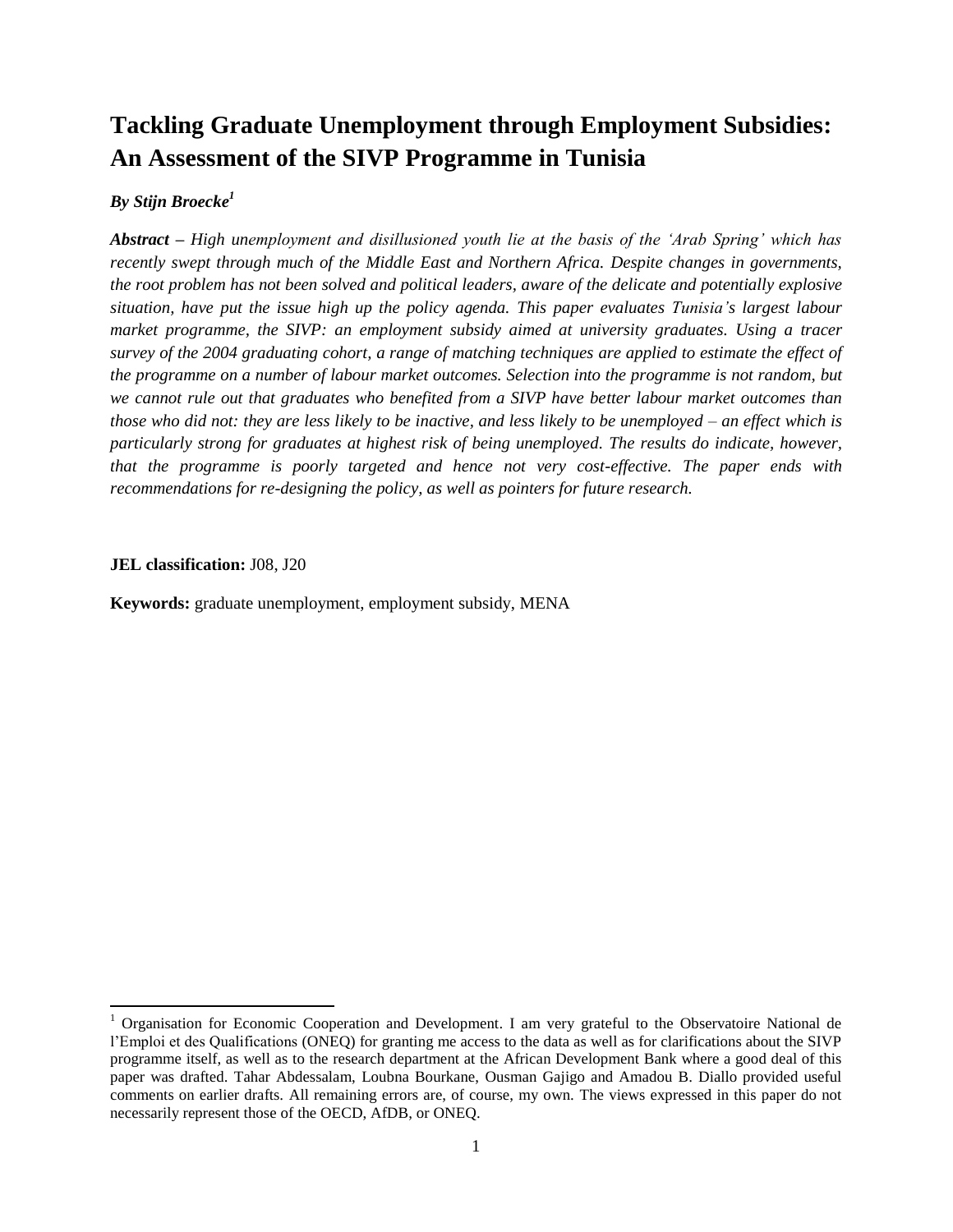#### **1. Introduction**

 $\overline{a}$ 

On 17th December 2010, Mohamed Bouazizi, a street vendor in the rural town of Sidi Bouzid in Tunisia, set himself on fire. His death two weeks later sparked demonstrations and riots across the country which led to the Tunisian revolution and the Arab Spring more widely. Although it was later denied (including by his own family members) that he had a university degree, his desperate act was blamed at least in part on the high level of graduate unemployment in the country. Irrespective of the truth regarding Mohamed Bouazizi's qualifications, it is widely agreed that the level of unemployment among university graduates in Tunisia contributed to the rise of social unrest. As shown in Figure 1, while the number of graduates in Tunisia increased five-fold over the period 1994-2009, so did the graduate unemployment rate. In 2009/10, one year prior to the Tunisian revolution, nearly one in four university graduates were unemployed.





*Source: Ministère de l'Enseignement Supérieur et de la Recherche Scientifique, 2011*

High levels of graduate unemployment are not unique to Tunisia. In neighbouring countries Egypt, Morocco and Algeria graduate unemployment rates stood at 18.9%, 19.4% and 21.4%, respectively.<sup>2</sup> Although not universally applicable throughout the MENA region, some other countries (e.g. Iran, Jordan, and Lebanon) also face considerable graduate unemployment problems (Figure 2).

<sup>&</sup>lt;sup>2</sup> Egypt data is from the Central Agency for Public Mobilization and Statistics and is for 2010. Morocco data is from the Haut-Commossariat au Plan and is for 2011. Algeria data is from the Office National des Statistiques and is for 2010.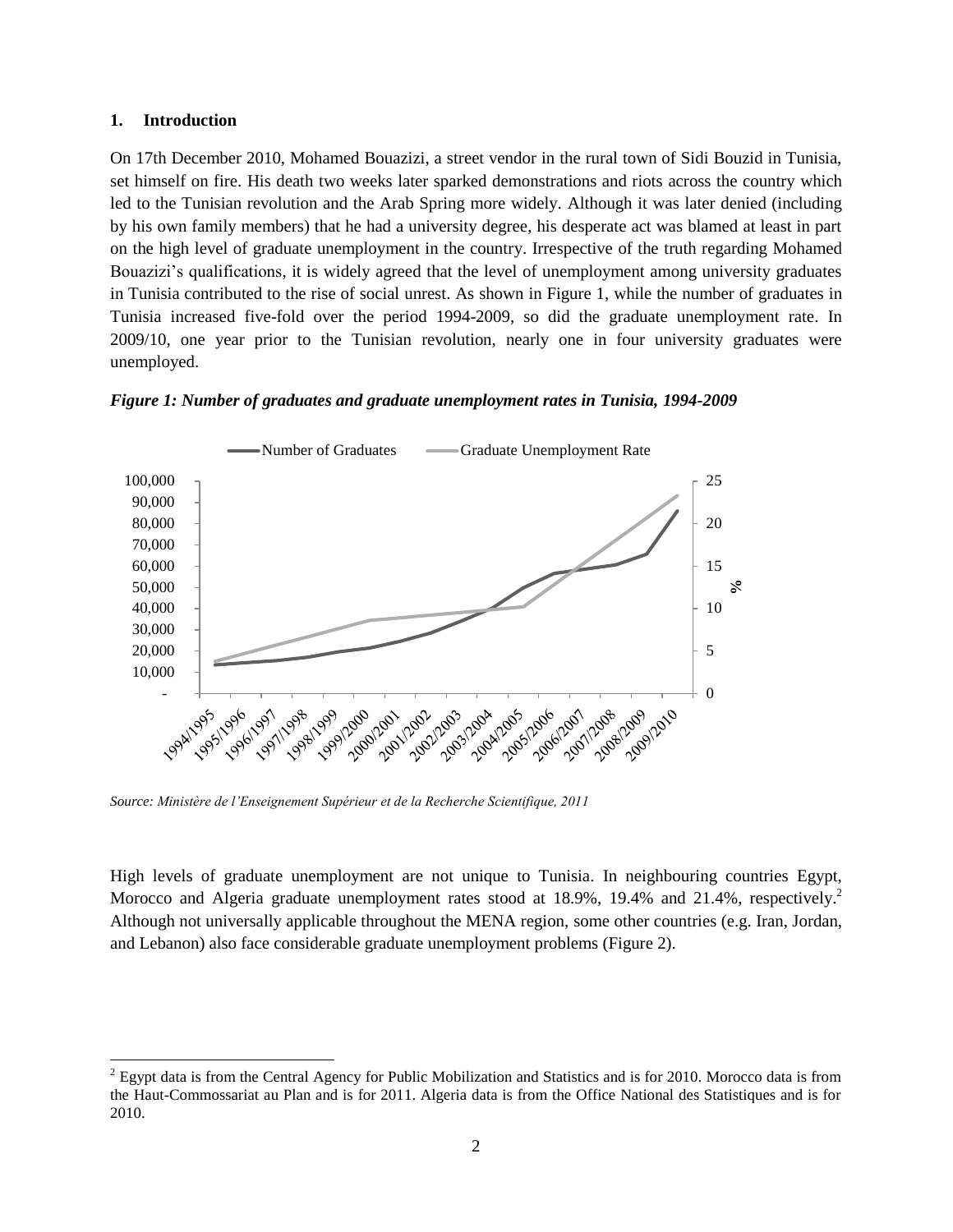

*Figure 2: Unemployment rate by level of education in a selection of MENA countries*

Unemployment represents a drama in the lives of young individuals and amounts to a significant waste of personal and social investments in higher education. At a time when many of these countries are riding demographic waves, with both fertility and mortality rates falling, leaving so much human capital idle represents a very inefficient use of resource. In addition, as recent events across the Arab world have demonstrated, it feeds social discontent and leads to political instability. Unsurprisingly, therefore, tackling graduate unemployment is regarded as one of the key priorities for many countries in the region, including Tunisia.

Although the causes of graduate unemployment in Tunisia are likely to be more than frictional and solving the problem will require long-term interventions and structural changes to the economy, it is thought that active labour market policies can alleviate at least some of the pressure in the short- to medium-run. Until recently, the main policy intervention aimed at promoting paid employment for graduates was the Stage d'Initiation à la Vie Professionelle (SIVP).

First introduced in 1987, the SIVP is akin to a wage subsidy with graduates receiving between 100 and 250 Tunisian Dinars (TND) per month<sup>3</sup> (approximately  $\epsilon$ 50 to  $\epsilon$ 125), depending on their qualifications, and payable for a period of one year. Firms receive exemption from taxes and national insurance

*<sup>\*</sup> Author's calculations based on Minnesota Population Center (2011). Integrated Public Use Microdata Series, International: Version 6.1 \*\* ILO Key Indicators of the Labour Market, 7th Edition*

<sup>&</sup>lt;sup>3</sup> 3.5 years after graduation, respondents to the Graduate Tracer Study report an average government contribution of around 121 TND per month (2007 prices).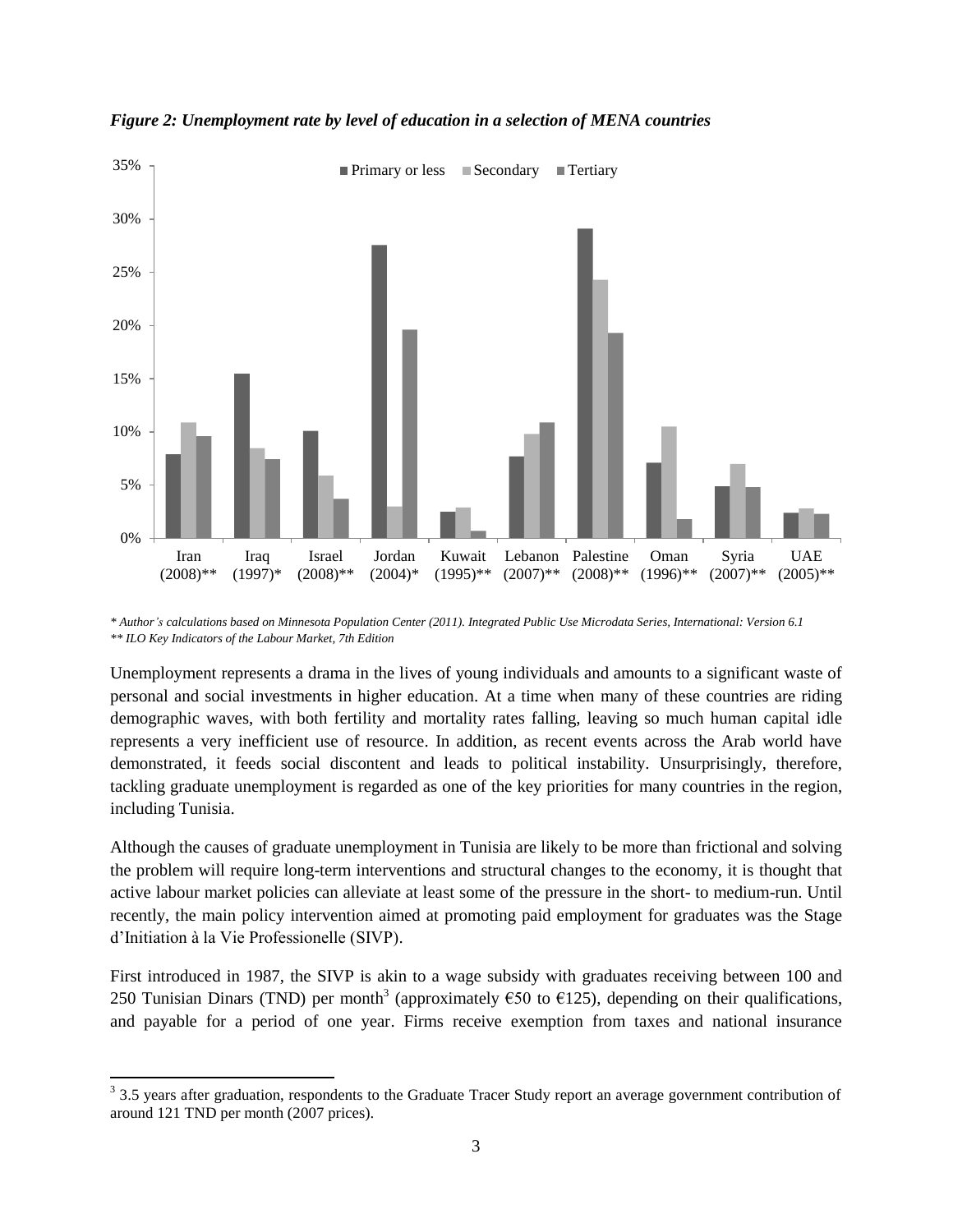contributions and can top up the graduate's salary with a tax-free supplement.<sup>4</sup> To be eligible, graduates need to be registered with the national employment agency (ANETI) and to have been looking for work for at least six months.<sup>5</sup> Eligible firms need to be part of the social security system, have an intern-topermanent-staff ratio not exceeding 40% and, in order to obtain any new interns, need to demonstrate that they have absorbed half of their previous interns into their regular headcount.

As with the number of graduates overall, the number of graduates benefiting from a SIVP has grown rapidly over time, from under 15,000 in 2004 to just over 45,000 in 2011 (Figure 3). In 2010, the national SIVP budget was approximately TND 45.5 million (or around  $E22$  million).





*Source: ANETI, 2011*

 $\overline{a}$ 

Given the seriousness of graduate unemployment in Tunisia<sup>6</sup> (and other countries in the MENA region), the urgency to do something about it, and the importance of the SIVP in the Government's employment policies, an assessment of the programme is timely. Moreover, as a recent review of active labour market programmes in the Arab-Mediterranean region concluded: "despite considerable international evidence, there is little systematic analysis on the effectiveness of active labour market policies in Arab-Mediterranean countries" (Angel-Urdinola, Semlali and Brodmann 2010).<sup>7</sup> The purpose of this paper is to contribute to this limited evidence base.

Unsurprisingly, the key issue we face in assessing the SIVP is that selection into the programme is nonrandom. The paper relies on a variety of matching methods to estimate the effect of the programme. The

<sup>&</sup>lt;sup>4</sup> In 2007, this supplement was on average 238 TND per month, according to the GTS data.

<sup>&</sup>lt;sup>5</sup> Although this rule held at the time when the GTS was collected, it has recently been removed.

<sup>&</sup>lt;sup>6</sup> For a recent article discussing the issue of youth unemployment in Tunisia, see Stampini and Verdier-Chouchane (2011) and for an in-depth analysis of graduate unemployment see Ministère de l'Emploi et de L'Insertion Professionnelle des Jeunes and World Bank (2009).

 $<sup>7</sup>$  The same review notes that "while ALMPs are widely used in AMCs, there are notable differences in their</sup> provision and implementation: ALMPs are mostly provided publicly in Tunisia, Morocco and Algeria, while in countries like Egypt, Jordan and Syria programs are often provided by civil society, international organisations and line ministries."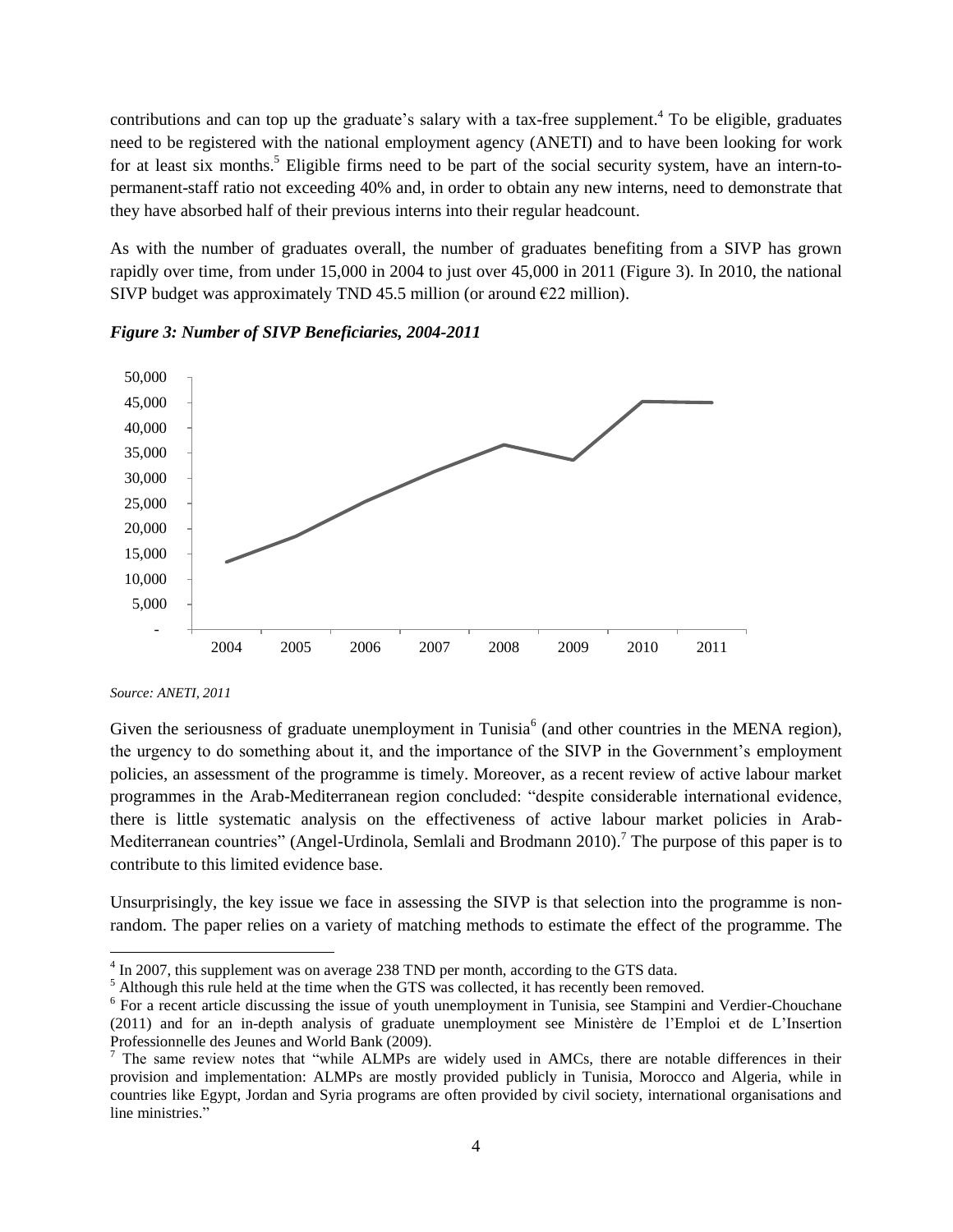dataset employed is a graduate tracer study of over 4,000 university graduates who qualified in 2004 and were interviewed in both 2005 (one and a half years after graduation) and 2007 (three and a half years after graduation). This dataset also contains a "calendar" recording monthly activities over the entire period since graduation (44 months).

Although selection into the programme is not random (see Section 3), we cannot rule out that graduates who benefited from a SIVP have better labour market outcomes than those who did not: they are less likely to be inactive and less likely to be unemployed – and this effect is particularly strong for graduates at the highest risk of unemployment. There is little evidence that SIVP beneficiaries end up in more precarious employment (as measured by contract type) or worse-paid jobs – despite anecdotal evidence to the contrary. We do find, however, that the programme is poorly targeted and hence not very costeffective.

The remainder of this paper proceeds as follows. Section 2 provides a brief review of the literature on the effectiveness and design of employment subsidies. Section 3 describes the datasets used in this paper and offers some descriptive statistics on the characteristics of SIVP beneficiaries. Section 4 uses multivariate analysis to predict the probability of benefiting from a SIVP and, in doing so, addresses the issue of how effectively the programme is targeted. Section 5 then estimates the impact of the programme on a range of employment outcomes. Section 6 concludes and offers some recommendations on how to improve the programme, as well as pointers for future research.

#### **2. Literature review**

 $\overline{a}$ 

The objective of employment subsidies (which usually take the form of either direct wage subsidies or social security waivers) is to reduce the cost of hiring new employees and, as a result, increase the demand for labour. Wage subsidies can be used either to keep on existing employees and avoid job losses, or to encourage firms to hire new workers. In the latter case, if targeted exclusively at the unemployed and provided only for a limited period of time, they are also sometimes referred to as "hiring vouchers" (Brown, Merkl and Snower, 2011). They are often targeted at particular sub-groups<sup>8</sup> and allow employers to pre-test workers prior to committing to permanently hire them at full wage. They also provide workers with an opportunity to gain valuable work experience. One key advantage of employment subsidies is that they are flexible and can be scaled up relatively quickly, making them a particularly useful countercyclical tool. As a result, there appears to be increasing interest in such programmes in developing countries that are facing growing unemployment problems. The SIVP in Tunisia is one example at hand, but Morocco (Idmaj) and Algeria (CTA) have similar programmes (Subrahmanyam, 2011), and South Africa is about to launch one (Groh et al, 2012).

However, the evidence on the effectiveness of employment subsidies is mixed at best. In their review of active labour market programs in developing and transition countries, Betcherman et al (2004) conclude that the clear majority of subsidy programs do not appear to have net positive impacts on the longer-term employability or earnings of participants. Whilst Kluve (2010) is more lenient in his conclusions and argues that, although it has been shown that employment subsidies can have a beneficial impact on

<sup>&</sup>lt;sup>8</sup> In particular, employers may be averse to hiring young workers based on the assumption that they are less productive than workers in their prime. Subsidies to employers may encourage the hiring of young workers since they compensate the employer's (perceived) risk of low productivity until the worker can demonstrate his or her real productivity (Isbell and Smith, 1991).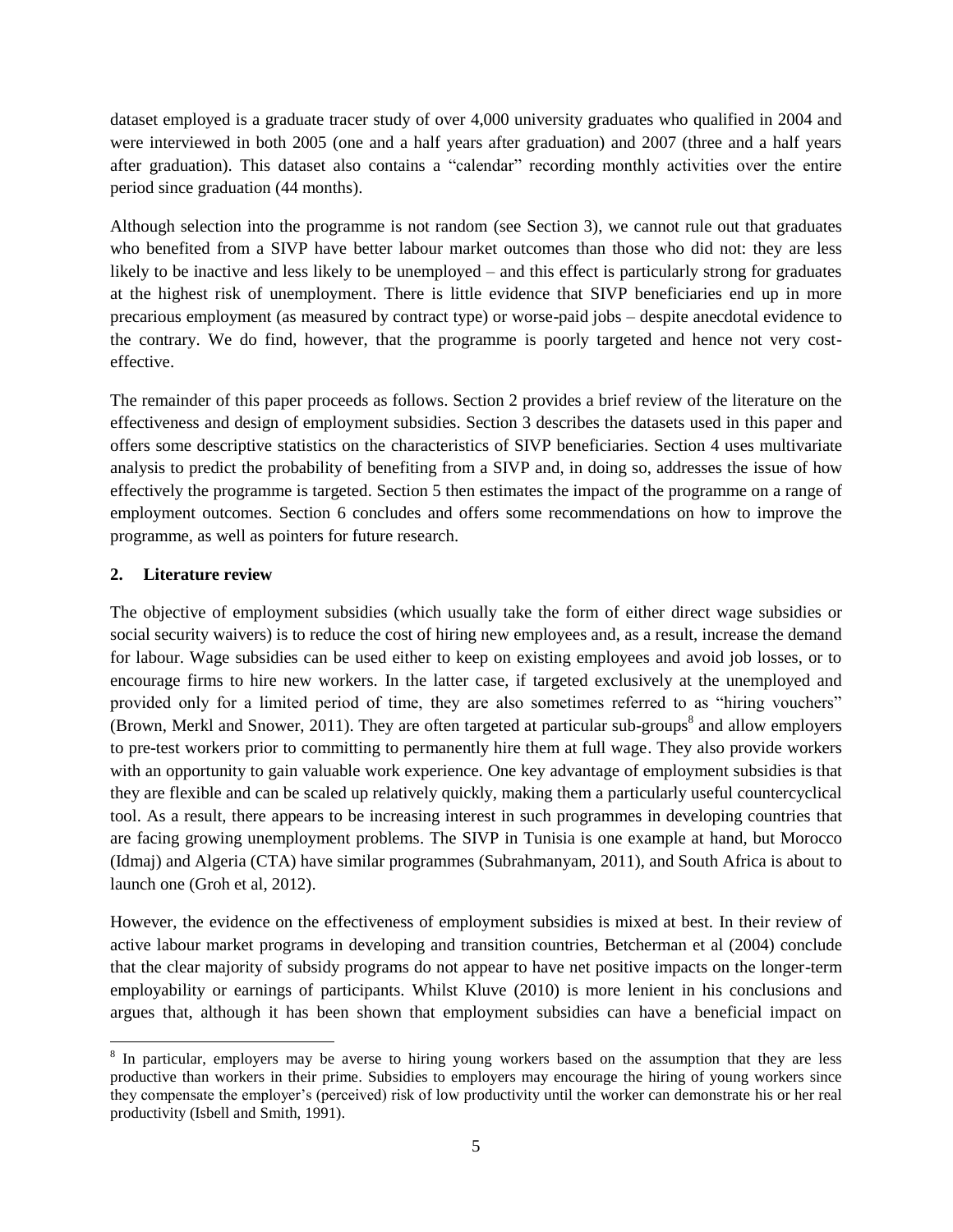individual employment probability, their effectiveness crucially depends on their design features because deadweight losses (hiring from the target groups that would have occurred also in the absence of the program) and substitution effects (the extent to which jobs created for the target groups replaces jobs for other groups) can be important.<sup>9</sup> The best designed employment subsidies are those that are: targeted at the long-term unemployed (Brown, Merkl and Snower, 2011); offered for a limited time period of time, and combined with other programmes such as on the job training, counselling and job search assistance (Kluve, 2006). Despite concerns from an economic perspective, employment subsidies are often popular because there is a strong social element to these programmes.<sup>10</sup>

The literature available about the evaluation of employment policies in Tunisia is scarce. According to Stampini and Verdier-Chouchane (2011) most of the existing literature on employment in Tunisia adopts a macroeconomic perspective. Ministère de l'Emploi et de L'Insertion Professionnelle des Jeunes and World Bank (2009) provide an insight on the employment opportunities of a sample of university graduates, but no evaluation of employment policies. In one of the only studies I am aware of, Marouani (2009) provides a prospective cost-effectiveness analysis of the impact of alternative labour market policies using a dynamic general equilibrium model. The main finding is that a wage subsidy targeted at highly skilled intensive sectors is more effective than tax reductions or investment subsidies. However, wage subsidies are not enough to reduce unemployment significantly.

#### **3. Data and descriptive statistics**

 $\overline{a}$ 

The graduate tracer study (GTS) data used in this paper consists of an initial sample of 4,763 individuals who qualified in 2004 and were surveyed on two occasions: once in 2005 (1.5 years after graduation) and then again in 2007 (3.5 years after graduation). Sample attrition was relatively low: 89% responded to the first survey  $(n=4,250)$  and 79%  $(n=3,751)$  to the second. The surveys contain a range of sociodemographic and labour market information on the graduates as well as month-by-month calendar data on their main activity. The analysis presented here will be on the 3,751 graduates who responded to both surveys, appropriately weighted to be representative of the original sample contacted.

Figure 4 below shows the main activity of graduates over a 44-month period covered by the survey. As shown by the graph, the first six months of the calendar fall halfway through the academic year, so many students are still inactive/studying (month 1 of the calendar coincides with February 2004). The initial unemployment rate is very high (74% in month 9, or about three months after graduation for most students in the survey), but falls steadily over time (to 35% in month 44). The proportion on SIVP at any one point in time never exceeds 10%, and reaches a peak around month 18 (or around 15 months after graduation).

<sup>&</sup>lt;sup>9</sup> In addition, some authors (Burtless, 1985; Dubin and River, 1993) have found that such programmes could have a stigmatising effect.

<sup>&</sup>lt;sup>10</sup> Another possibility is that wage subsidies have spill-over effects on the rest of the economy: higher employment raises household income, while production costs (and hence consumer prices) decline. Similarly, they could also induce greater investment in industry in the long run (Burns, Edwards and Pauw, 2010).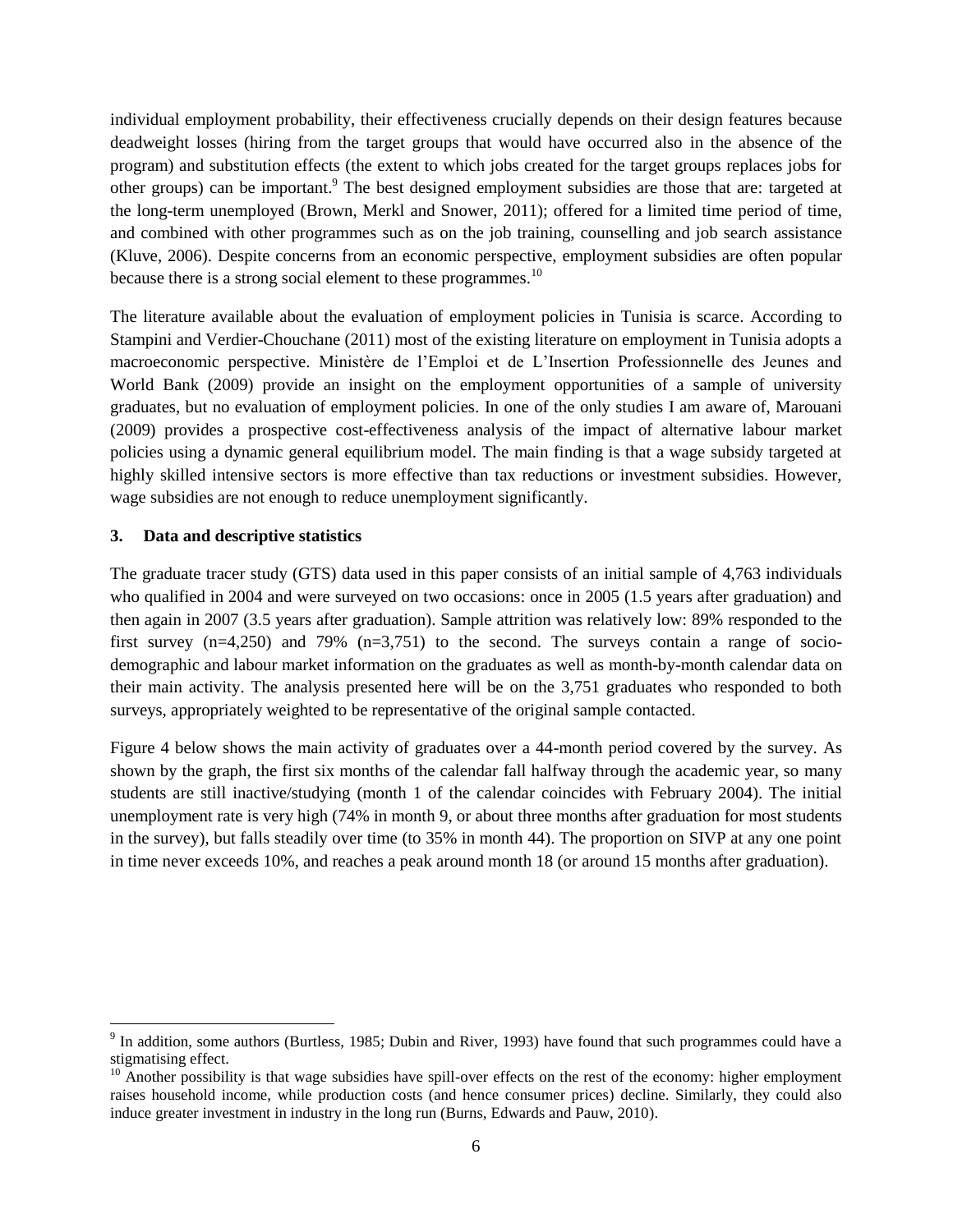*Figure 4: Main activity after graduation, by month*



Table 1 below summarises some of the key characteristics of graduates by SIVP status. Women were slightly less likely than men to have benefited from a SIVP in the first three and a half years (44 months) after graduation,<sup>11</sup> and SIVP recipients were marginally younger. The distribution of SIVP by governorate of residence in 2004 shows a bias towards large urban areas (e.g.: Tunis, Ariana, Nabeul, Bizerte<sup>12</sup>). Those with a "good" or "satisfactory" degree (as opposed to those with just a "pass" or a "very good" degree) are more likely to benefit from SIVP. And, at the major level, Social Science, Law and Language graduates are considerably less likely to benefit, and those with Finance and Management degrees most likely to benefit. Overall, therefore, these descriptive statistics suggest that the programme may not be targeting those most in need – an issue explored in more depth in Section 4 below.

 $\overline{a}$ 

 $11$  Once in receipt, women and men benefit from the programme for an equal period of time: the average length of a SIVP in the data is just over 11 months.

 $12$  A finding confirmed by World Bank (2012).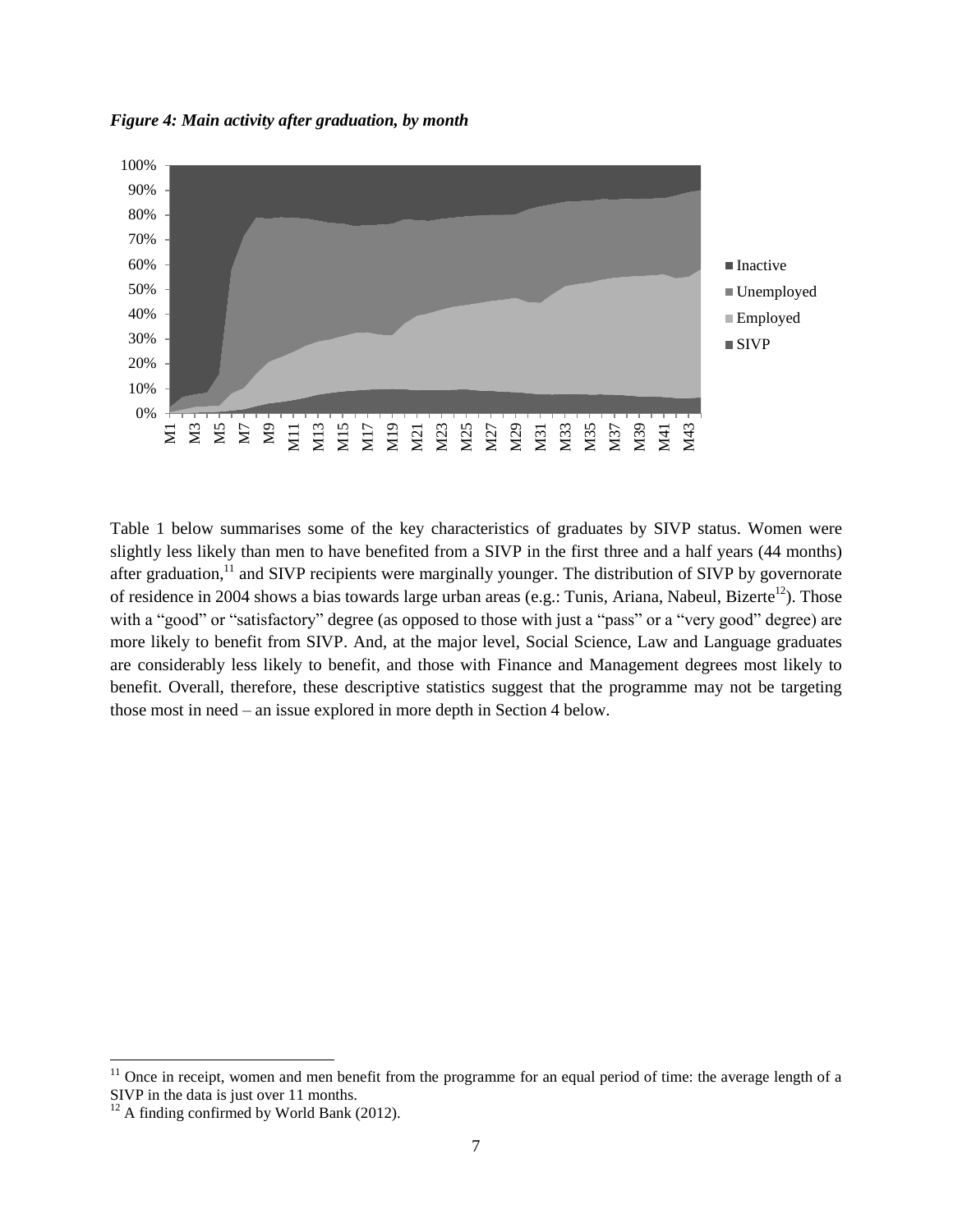|                                     | no SIVP | <b>SIVP</b> | ALL   |
|-------------------------------------|---------|-------------|-------|
| Gender: Female                      | 57.7%   | 56.0%       | 57.2% |
| Age                                 | 28.0    | 27.8        | 28.0  |
| Father's Education: Primary or less | 57.4%   | 54.3%       | 56.6% |
| Father's Education: Secondary       | 30.3%   | 33.2%       | 31.1% |
| Father's Education: Tertiary        | 12.3%   | 12.6%       | 12.4% |
| Internship                          | 61.5%   | 76.0%       | 65.4% |
| Major: Architecture                 | 0,2%    | 0,2%        | 0,2%  |
| Major: Arts                         | 1,6%    | 3,2%        | 2,0%  |
| Major: Finance and Management       | 24,4%   | 39,1%       | 28,3% |
| Major: Engineering                  | 8,3%    | 6,9%        | 7,9%  |
| Major: Health and Social            | 5,1%    | 6,0%        | 5,3%  |
| Major: IT and Media Studies         | 8,6%    | 8,7%        | 8,6%  |
| Major: Law and Languages            | 17,2%   | 10,0%       | 15,3% |
| Major: Medicine                     | 2,2%    | 2,2%        | 2,2%  |
| Major: Other                        | 8,5%    | 2,3%        | 6,9%  |
| Major: Science                      | 15,5%   | 16,5%       | 15,8% |
| Major: Social Science               | 8,6%    | 5,0%        | 7,6%  |
| Degree Attainment: Pass             | 62.9%   | 58.3%       | 61.7% |
| Degree Attainment: Satisfactory     | 22.8%   | 24.1%       | 23.1% |
| Degree Attainment: Good             | 10.5%   | 13.9%       | 11.4% |
| Degree Attainment: Very Good        | 3.9%    | 3.7%        | 3.8%  |
| <b>Bac:</b> Mathematics             | 21.6%   | 22.1%       | 21.8% |
| Bac: Technical                      | 10.4%   | 12.8%       | 11.0% |
| Bac: Science                        | 23.3%   | 29.2%       | 24.9% |
| Bac: Economics and Management       | 13.5%   | 17.5%       | 14.5% |
| Bac: Arts                           | 31.2%   | 18.4%       | 27.8% |
| Governorate: Tunis                  | 13,9%   | 20,0%       | 15,5% |
| Governorate: Ariana                 | 5,9%    | 8,1%        | 6,5%  |
| Governorate: Ben Arous              | 7,7%    | 7,8%        | 7,7%  |
| Governorate: Manouba                | 3,2%    | 3,5%        | 3,3%  |
| Governorate: Nabeul                 | 5,5%    | 8,4%        | 6,3%  |
| Governorate: Zaghouan               | 1,1%    | 1,1%        | 1,1%  |
| Governorate: Bizerte                | 3,3%    | 4,3%        | 3,6%  |
| Governorate: Beja                   | 2,0%    | 1,1%        | 1,8%  |
| Governorate: Jendouba               | 1,9%    | 1,2%        | 1,7%  |
| Governorate: Le Kef                 | 2,4%    | 1,4%        | 2,2%  |
| Governorate: Siliana                | 2,3%    | 0,9%        | 1,9%  |
| Governorate: Sousse                 | 7,1%    | 4,8%        | 6,5%  |
| Governorate: Monastir               | 5,6%    | 6,1%        | 5,7%  |
| Governorate: Mahdia                 | 3,3%    | 2,7%        | 3,1%  |
| Governorate: Sfax                   | 9,9%    | 10,6%       | 10,1% |
| Governorate: Kairouan               | 3,2%    | 1,6%        | 2,8%  |
| Governorate: Kasserine              | 3,4%    | 0,8%        | 2,8%  |
| Governorate: Sidi Bouzid            | 2,7%    | 2,6%        | 2,7%  |
| Governorate: Gabes                  | 3,8%    | 1,7%        | 3,2%  |
| Governorate: Medenine               | 3,7%    | 3,6%        | 3,6%  |
| Governorate: Tataouine              | 1,4%    | 0,2%        | 1,1%  |
| Governorate: Gafsa                  | 4,5%    | 3,5%        | 4,2%  |
| Governorate: Tozeur                 | 0,9%    | 1,3%        | 1,0%  |
| Governorate: Kebili                 | 1,4%    | 2,7%        | 1,7%  |

# *Table 1: Characteristics of SIVP beneficiaries, GTS*

*Omitted categories: Gender: Male; Father's Education: Primary; Major: Architecture; Degree Attainment: Pass; Bac: Mathematics; Governorate: Tunis*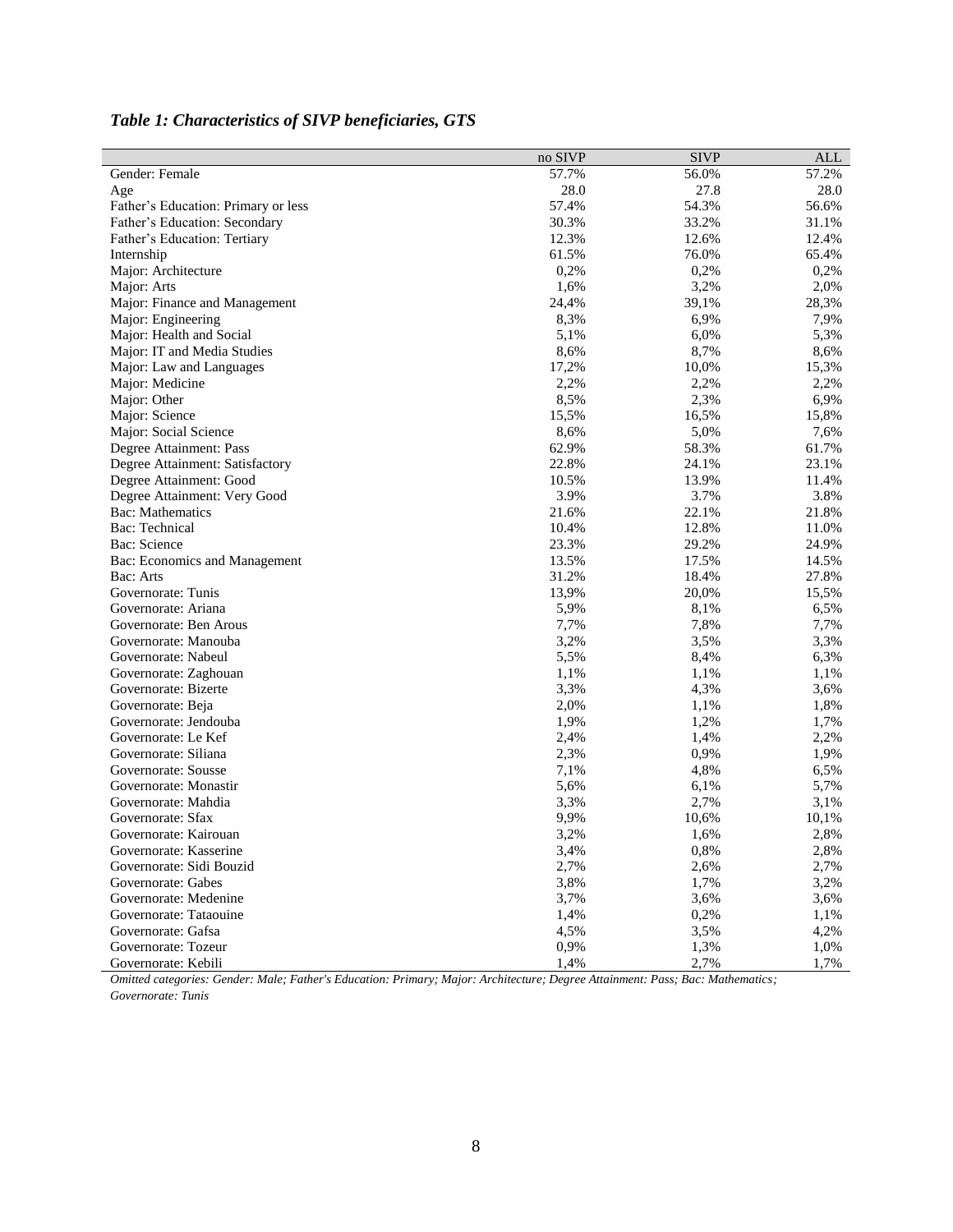Table 2 describes some of the key outcome variables in the GTS data, by SIVP status. SIVP appears to reduce the risk of joblessness and unemployment. There is no statistically significant effect on the likelihood of working with a contract. However, those who benefited from SIVP are less likely to obtain an open-ended contract. There is no statistically significant difference in salary, but SIVP beneficiaries are more likely to end up working in the private sector, and less likely to work for very large organisations (200+ employees).

|                           | No SIVP | <b>SIVP</b> | <b>Difference</b> | P-value |
|---------------------------|---------|-------------|-------------------|---------|
|                           |         |             |                   |         |
| Jobless                   | 0.394   | 0.313       | $-0.081$          | 0.000   |
| Unemployed                | 0.328   | 0.266       | $-0.062$          | 0.001   |
| Contract                  | 0.844   | 0.854       | 0.011             | 0.548   |
| Open-ended contract       | 0.522   | 0.377       | $-0.145$          | 0.000   |
| Salary (monthly, TND)     | 552.6   | 530.7       | $-21.830$         | 0.245   |
|                           |         |             |                   |         |
| Firm type                 |         |             |                   |         |
| Public administration     | 0.260   | 0.101       | $-0.159$          | 0.000   |
| Public body/enterprise    | 0.300   | 0.177       | $-0.123$          | 0.001   |
| Private national business | 0.339   | 0.566       | 0.227             | 0.000   |
| Private mixed/foreign     | 0.100   | 0.156       | 0.055             | 0.000   |
|                           |         |             |                   |         |
| <b>Firm size</b>          |         |             |                   |         |
| None                      | 0.013   | 0.013       | 0.000             | 0.978   |
| <6                        | 0.107   | 0.116       | 0.009             | 0.567   |
| $6-9$                     | 0.035   | 0.081       | 0.046             | 0.000   |
| $10-19$                   | 0.058   | 0.090       | 0.032             | 0.011   |
| 20-49                     | 0.078   | 0.081       | 0.002             | 0.858   |
| 50-199                    | 0.143   | 0.177       | 0.034             | 0.063   |
| $200+$                    | 0.566   | 0.443       | $-0.123$          | 0.000   |
|                           |         |             |                   |         |

#### *Table 2: Employment outcomes of SIVP beneficiaries*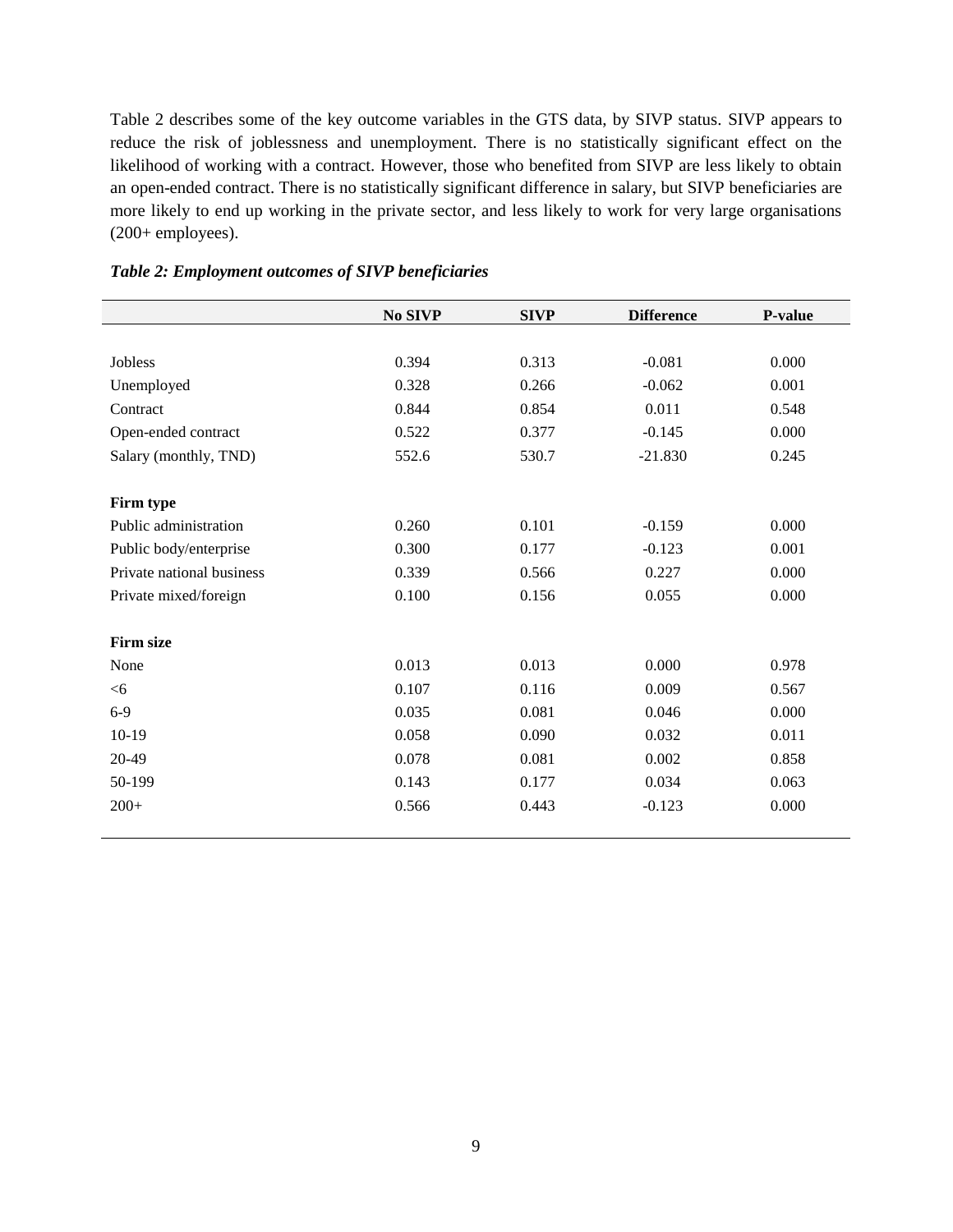#### **4. Participation in SIVP**

The descriptive statistics presented in the previous section suggested that participation in the SIVP is not random, but also that the programme may not necessarily be targeting the graduates at highest risk of being unemployed. This section presents the results of multivariate analysis to discover the factors that are associated with increased likelihood of benefiting from the programme. In particular, it investigates whether the risk of unemployment is at all related with the probability of participating in SIVP. In addition, it documents differences in the timing of SIVP take-up, and the factors associated with that. The results from this analysis suggest that SIVP take-up (and its timing) is not at all related to the risk factors predicting graduate unemployment. If anything, individuals residing in the most unemployment-stricken governorates are the least likely to benefit from a SIVP subsidy. All this suggests that the SIVP programme should be revised to be better targeted on those who need them most.

#### *4.1 Unemployment*

This section starts with an analysis of the determinants of unemployment in the first six months after graduation. In theory, graduates are not entitled to participate in the SIVP programme in the first six months after graduation, so a variable is constructed measuring the number of months a graduate spent unemployed in those first six months.<sup>13</sup> The results of these regressions (with an increasing number of explanatory variables as we move from left to right) are presented in Table 3 below. Women, older students and graduates with less educated fathers are more likely to be unemployed. So are those graduating with certain degrees (Finance and Management; IT and Media Studies: and Science), those with worse degree outcomes, and those resident in certain governorates (Nabeul, Siliana, Gabes, Tataouine and Gafsa).

#### *4.2 Participation in SIVP*

The next set of regressions estimate the characteristics associated with SIVP take-up. Although we would hope that SIVP participation would be related to the likelihood of being unemployed (or with the characteristics associated with unemployment risk), Table 4 demonstrates that this is far from so. In fact, none of the characteristics associated with increased unemployment predict the likelihood of SIVP takeup. Even the time spent unemployed in the first six months after graduation does not predict SIVP participation. More surprisingly even, it is found that individuals residing in the governorates with the highest likelihood of unemployment after graduation are also least likely to participate in the SIVP programme. All this points to a serious mistargeting of the SIVP employment subsidies.

### *4.3 Timing of SIVP participation*

 $\overline{a}$ 

Not only does the allocation of SIVP subsidies not appear to be related to the likelihood of unemployment. In addition, we find that the timing of SIVP take-up is negatively related to the risk of unemployment in the first six months after graduation (see Table 5) – i.e. individuals least at risk of unemployment in the first six months after graduation are quickest in obtaining a SIVP subsidised placement. Similarly, some of the individuals residing in governorates associated with a high risk of graduate unemployment are likely to face the longest delays in obtaining a SIVP (Nabeul, Kairouan, Sidi Bouzid and Gabes).

<sup>&</sup>lt;sup>13</sup> I have also experimented with a measure of joblessness rather than unemployment, and the main conclusions drawn in this section remain essentially unchanged.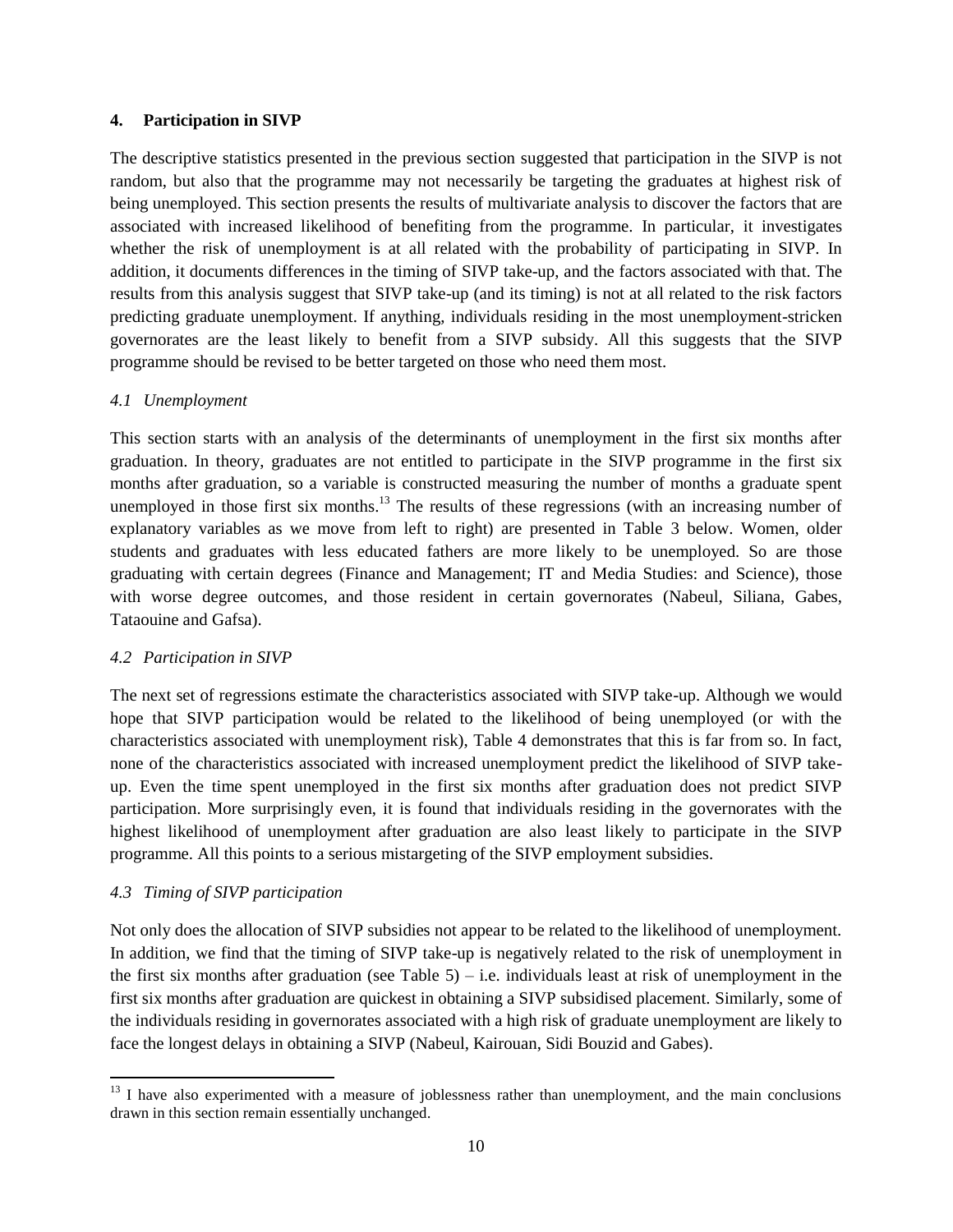|                                  | (i)        | (ii)       | (iii)      |
|----------------------------------|------------|------------|------------|
| Gender: Female                   | $0.33***$  | $0.32***$  | $0.34***$  |
| Age                              | $0.06**$   | $0.05*$    | $0.05**$   |
| Father's Education: Secondary    | $-0.51***$ | $-0.49***$ | $-0.38***$ |
| Father's Education: Tertiary     | $-1.03***$ | $-0.97***$ | $-0.85***$ |
| Internship                       | 0.06       | 0.01       | 0.00       |
| Major: Arts                      | 1.72       | 1.65       | 1.64       |
| Major: Finance and Management    | $2.13*$    | 1.99*      | 1.98*      |
| Major: Engineering               | 1.39       | 1.35       | 1.33       |
| Major: Health and Social         | 1.81       | 1.73       | 1.67       |
| Major: IT and Media Studies      | $2.54**$   | 2.49*      | $2.42*$    |
| Major: Law and Languages         | 1.86       | 1.64       | 1.63       |
| Major: Medicine                  | 0.99       | 0.98       | 1.05       |
| Major: Other                     | 1.08       | 0.91       | 0.77       |
| Major: Science                   | $2.35*$    | $2.28*$    | $2.09*$    |
| Major: Social Science            | $2.01*$    | 1.89       | 1.81       |
| Degree Attainment: Satisfactory  | $-0.48***$ | $-0.49***$ | $-0.49***$ |
| Degree Attainment: Good          | $-0.35*$   | $-0.39**$  | $-0.36*$   |
| Degree Attainment: Very good     | $-0.32$    | $-0.32$    | $-0.26$    |
| Bac: Technical                   |            | $0.57***$  | $0.56***$  |
| Bac: Experimental science        |            | $0.30*$    | $0.32**$   |
| Bac: Economics and Management    |            | $0.57***$  | $0.51***$  |
| Bac: Arts                        |            | $0.42**$   | $0.36*$    |
| Governorate: Governorate: Ariana |            |            | $-0.28$    |
| Governorate: Ben Arous           |            |            | $0.66***$  |
| Governorate: Manouba             |            |            | 0.31       |
| Governorate: Nabeul              |            |            | $1.40***$  |
| Governorate: Zaghouan            |            |            | $-0.21$    |
| Governorate: Bizerte             |            |            | $0.68**$   |
| Governorate: Beja                |            |            | 0.54       |
| Governorate: Jendouba            |            |            | $0.87**$   |
| Governorate: Le Kef              |            |            | $-0.45$    |
| Governorate: Siliana             |            |            | 1.44***    |
| Governorate: Sousse              |            |            | $0.40*$    |
| Governorate: Monastir            |            |            | $-0.20$    |
| Governorate: Mahdia              |            |            | 0.25       |
| Governorate: Sfax                |            |            | $-0.40*$   |
| Governorate: Kairouan            |            |            | $0.58*$    |
| Governorate: Kasserine           |            |            | $0.63*$    |
| Governorate: Sidi Bouzid         |            |            | $0.84**$   |
| Governorate: Gabes               |            |            | $1.50***$  |
| Governorate: Medenine            |            |            | $0.63**$   |
| Governorate: Tataouine           |            |            | $1.53***$  |
| Governorate: Gafsa               |            |            | $1.17***$  |
| Governorate: Tozeur              |            |            | 0.59       |
| Governorate: Kebili              |            |            | $1.06***$  |

*Table 3: Predicting unemployment after graduation*

*\* p<0.05; \*\* p<0.01; \*\*\* p<0.001; Omitted categories: Gender: Male; Father's Education: Primary; Major: Architecture; Degree Attainment: Pass; Bac: Mathematics; Governorate: Tunis*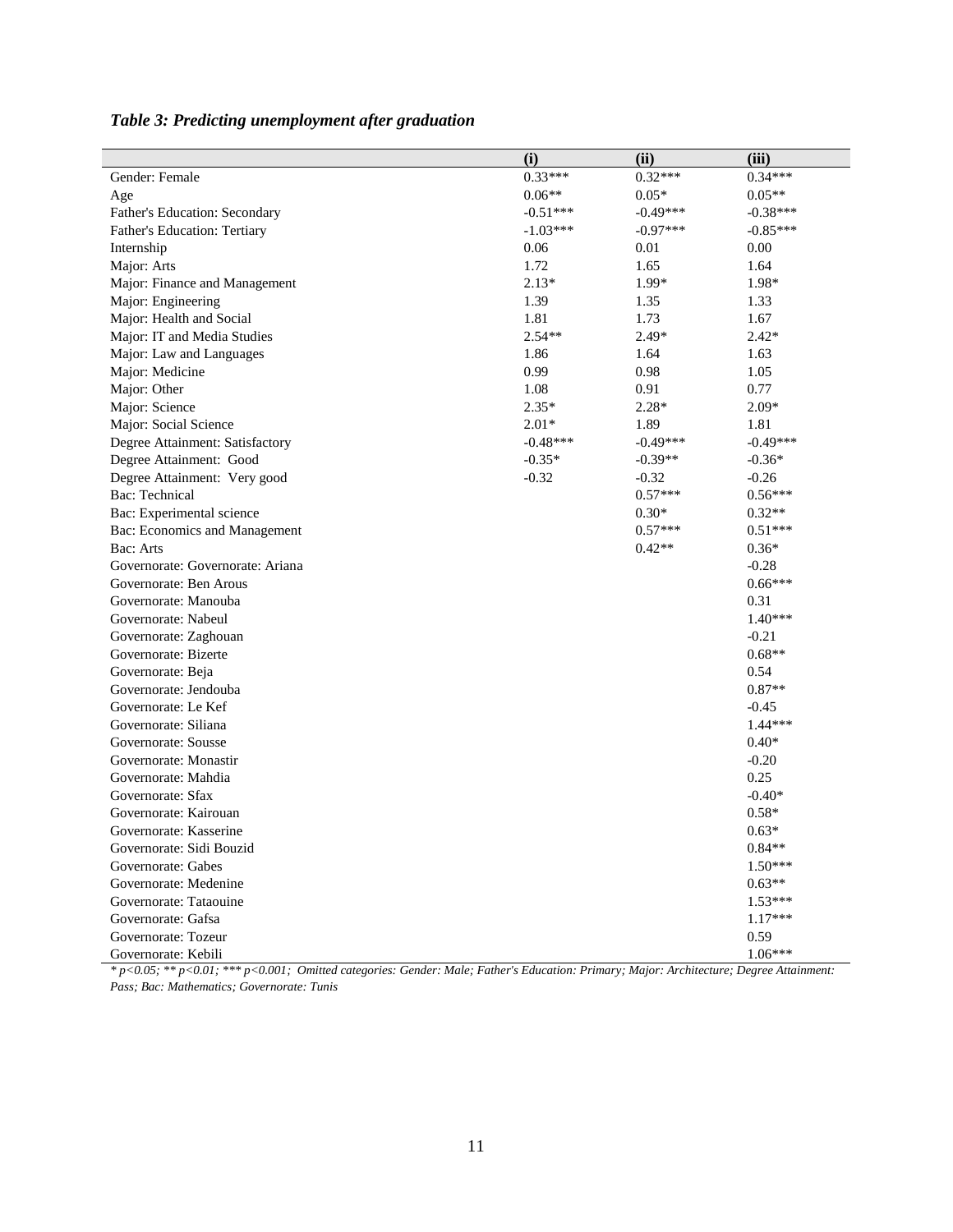## *Table 4: Predicting SIVP take-up*

|                                  | (i)       | (ii)      | (iii)      | (iv)       |
|----------------------------------|-----------|-----------|------------|------------|
| Months Unemployed                | $-0.00$   | $-0.00$   | $0.00\,$   |            |
| Gender: Female                   | $-0.02$   | $-0.02$   | $-0.01$    | $-0.01$    |
| Age                              | $-0.00$   | $-0.00$   | $-0.00$    | $-0.00$    |
| Father's Education: Secondary    | $0.01\,$  | 0.01      | 0.00       | 0.00       |
| Father's Education: Tertiary     | $-0.00$   | $-0.00$   | $-0.02$    | $-0.02$    |
| Internship                       | $0.09***$ | $0.08***$ | $0.08***$  | $0.08***$  |
| Major: Arts                      | 0.19      | 0.21      | 0.22       | 0.23       |
| Major: Finance and Management    | 0.15      | 0.17      | 0.18       | 0.19       |
| Major: Engineering               | 0.00      | $0.00\,$  | $0.01\,$   | $0.01\,$   |
| Major: Health and Social         | 0.07      | 0.08      | 0.12       | 0.12       |
| Major: IT and Media Studies      | 0.03      | 0.04      | 0.07       | 0.07       |
| Major: Law and Languages         | 0.01      | 0.06      | 0.08       | 0.08       |
| Major: Medicine                  | 0.02      | 0.01      | 0.04       | 0.04       |
| Major: Other                     | $-0.12$   | $-0.08$   | $-0.05$    | $-0.04$    |
| Major: Science                   | 0.07      | 0.06      | 0.09       | 0.09       |
| Major: Social Science            | $-0.00$   | 0.03      | 0.05       | 0.05       |
| Degree Attainment: Satisfactory  | $0.01\,$  | $0.01\,$  | $0.00\,$   | 0.00       |
| Degree Attainment: Good          | 0.05      | $0.04\,$  | 0.03       | 0.03       |
| Degree Attainment: Very good     | $-0.02$   | $-0.02$   | $-0.02$    | $-0.02$    |
| Bac: Technical                   |           | 0.05      | 0.05       | 0.05       |
| Bac: Experimental science        |           | 0.03      | 0.03       | 0.03       |
| Bac: Economics and Management    |           | $-0.01$   | $-0.02$    | $-0.02$    |
| Bac: Arts                        |           | $-0.04$   | $-0.04$    | $-0.04$    |
| Governorate: Governorate: Ariana |           |           | $-0.02$    | $-0.02$    |
| Governorate: Ben Arous           |           |           | $-0.08*$   | $-0.08*$   |
| Governorate: Manouba             |           |           | $-0.08$    | $-0.08$    |
| Governorate: Nabeul              |           |           | $0.01\,$   | 0.01       |
| Governorate: Zaghouan            |           |           | $-0.04$    | $-0.04$    |
| Governorate: Bizerte             |           |           | $-0.01$    | $-0.01$    |
| Governorate: Beja                |           |           | $-0.17**$  | $-0.17**$  |
| Governorate: Jendouba            |           |           | $-0.15**$  | $-0.15**$  |
| Governorate: Le Kef              |           |           | $-0.16**$  | $-0.16**$  |
| Governorate: Siliana             |           |           | $-0.18***$ | $-0.18***$ |
| Governorate: Sousse              |           |           | $-0.14***$ | $-0.13***$ |
| Governorate: Monastir            |           |           | $-0.06$    | $-0.06$    |
| Governorate: Mahdia              |           |           | $-0.09$    | $-0.09$    |
| Governorate: Sfax                |           |           | $-0.06*$   | $-0.06*$   |
| Governorate: Kairouan            |           |           | $-0.19***$ | $-0.19***$ |
| Governorate: Kasserine           |           |           | $-0.22***$ | $-0.22***$ |
| Governorate: Sidi Bouzid         |           |           | $-0.07$    | $-0.07$    |
| Governorate: Gabes               |           |           | $-0.21***$ | $-0.21***$ |
| Governorate: Medenine            |           |           | $-0.09*$   | $-0.09*$   |
| Governorate: Tataouine           |           |           | $-0.27***$ | $-0.27***$ |
| Governorate: Gafsa               |           |           | $-0.10*$   | $-0.10*$   |
| Governorate: Tozeur              |           |           | $0.01\,$   | 0.02       |
| Governorate: Kebili              |           |           | 0.08       | 0.08       |

*\* p<0.05; \*\* p<0.01; \*\*\* p<0.001; Omitted categories: Gender: Male; Father's Education: Primary; Major: Architecture; Degree Attainment: Pass; Bac: Mathematics; Governorate: Tunis*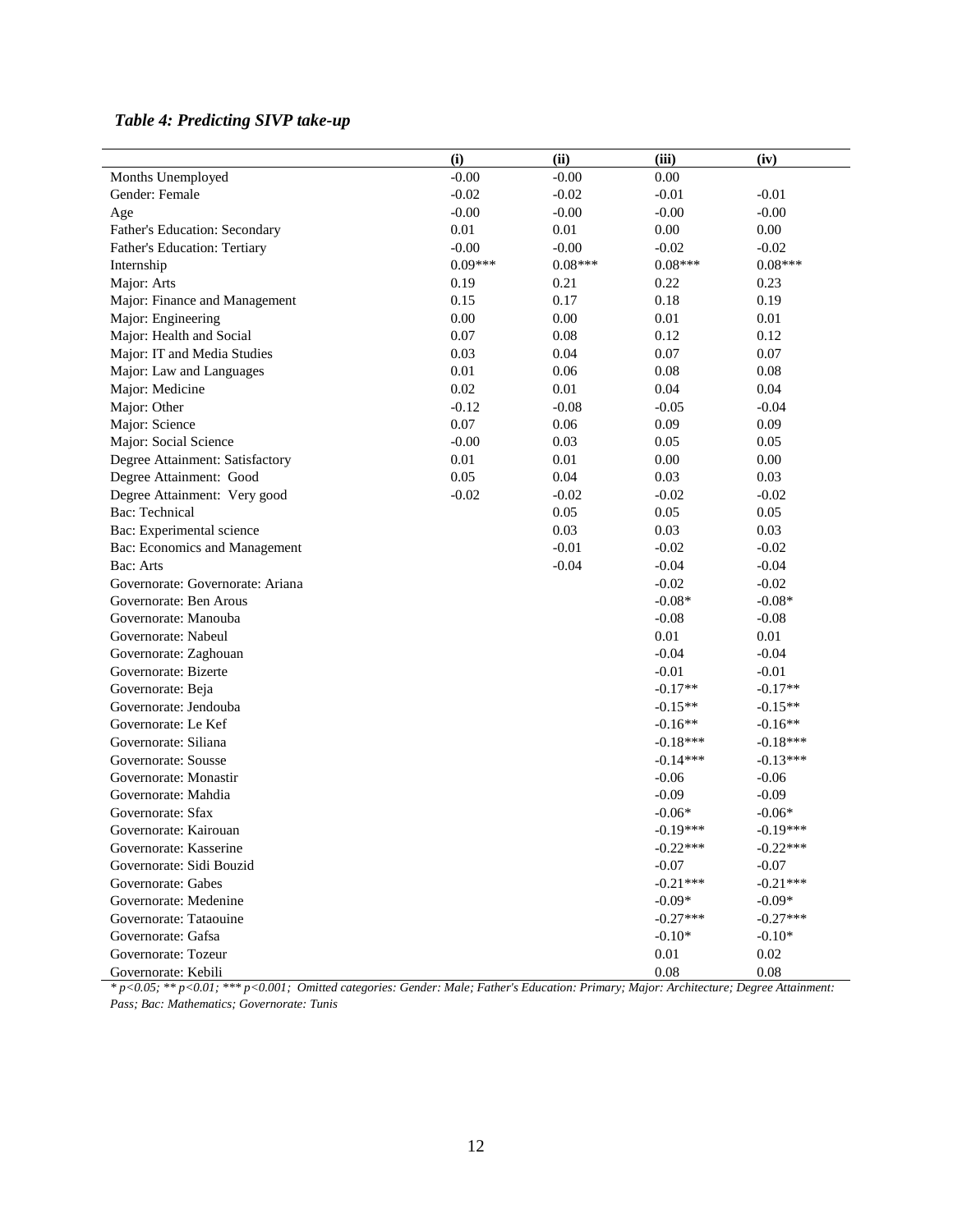|                                  | (i)       | (ii)      | (iii)     | (iv)     |
|----------------------------------|-----------|-----------|-----------|----------|
| Months Unemployed                | $0.95***$ | $0.96***$ | $0.90***$ |          |
| Gender: Female                   | 1.09      | 0.89      | 1.01      | 1.35     |
| Age                              | 0.13      | $0.10\,$  | 0.14      | 0.22     |
| Father's Education: Secondary    | $-0.19$   | $-0.25$   | 0.05      | $-0.26$  |
| Father's Education: Tertiary     | 0.61      | 0.34      | 0.51      | $-0.32$  |
| Internship                       | $-0.78$   | $-0.64$   | $-0.73$   | $-0.72$  |
| Major: Arts                      | 12.21     | 12.92     | 12.17     | 13.03    |
| Major: Finance and Management    | 7.95      | 8.92      | 8.24      | 9.21     |
| Major: Engineering               | 6.33      | 6.73      | 6.80      | 8.02     |
| Major: Health and Social         | 4.42      | 4.58      | 3.18      | 3.56     |
| Major: IT and Media Studies      | 6.36      | 7.05      | 6.56      | 8.35     |
| Major: Law and Languages         | 7.96      | 8.91      | 8.30      | 9.21     |
| Major: Medicine                  | 6.21      | 5.50      | 5.58      | 6.69     |
| Major: Other                     | 7.04      | 7.74      | 7.13      | 8.06     |
| Major: Science                   | 8.49      | 9.00      | 8.54      | 10.18    |
| Major: Social Science            | 10.60     | 11.25     | 10.32     | 11.40    |
| Degree Attainment: Satisfactory  | $-1.57$   | $-1.50$   | $-1.69*$  | $-1.90*$ |
| Degree Attainment: Good          | $-0.69$   | $-0.52$   | $-0.52$   | $-0.83$  |
| Degree Attainment: Very good     | $-2.75$   | $-2.41$   | $-2.59$   | $-3.10$  |
| Bac: Technical                   |           | $-1.02$   | $-1.10$   | $-0.52$  |
| Bac: Experimental science        |           | 1.33      | 1.36      | $1.91*$  |
| Bac: Economics and Management    |           | $-1.85$   | $-1.65$   | $-0.81$  |
| Bac: Arts                        |           | $-0.25$   | $-0.02$   | 0.29     |
| Governorate: Governorate: Ariana |           |           | 1.08      | 1.18     |
| Governorate: Ben Arous           |           |           | $-1.85$   | $-1.52$  |
| Governorate: Manouba             |           |           | 3.04      | 3.24     |
| Governorate: Nabeul              |           |           | 2.05      | $3.41*$  |
| Governorate: Zaghouan            |           |           | 0.93      | $-0.09$  |
| Governorate: Bizerte             |           |           | $-1.95$   | $-0.75$  |
| Governorate: Beja                |           |           | 2.63      | 2.67     |
| Governorate: Jendouba            |           |           | $-0.45$   | $-0.35$  |
| Governorate: Le Kef              |           |           | 0.76      | 0.10     |
| Governorate: Siliana             |           |           | 0.76      | 1.44     |
| Governorate: Sousse              |           |           | 2.09      | 2.40     |
| Governorate: Monastir            |           |           | $-0.60$   | $-0.98$  |
| Governorate: Mahdia              |           |           | 0.19      | 0.27     |
| Governorate: Sfax                |           |           | 0.15      | $-0.30$  |
| Governorate: Kairouan            |           |           | $6.39*$   | $7.07**$ |
| Governorate: Kasserine           |           |           | $-1.64$   | $-0.78$  |
| Governorate: Sidi Bouzid         |           |           | $4.36*$   | 5.07*    |
| Governorate: Gabes               |           |           | 7.58**    | 9.01***  |
| Governorate: Medenine            |           |           | 0.27      | 1.13     |
| Governorate: Tataouine           |           |           | 0.37      | 0.46     |
| Governorate: Gafsa               |           |           | 0.87      | 1.63     |
| Governorate: Tozeur              |           |           | 4.00      | 4.17     |
| Governorate: Kebili              |           |           | 0.82      | 1.93     |

## *Table 5: Predicting timing of SIVP take-up*

*\* p<0.05; \*\* p<0.01; \*\*\* p<0.001; Omitted categories: Gender: Male; Father's Education: Primary; Major: Architecture; Degree Attainment: Pass; Bac: Mathematics; Governorate: Tunis*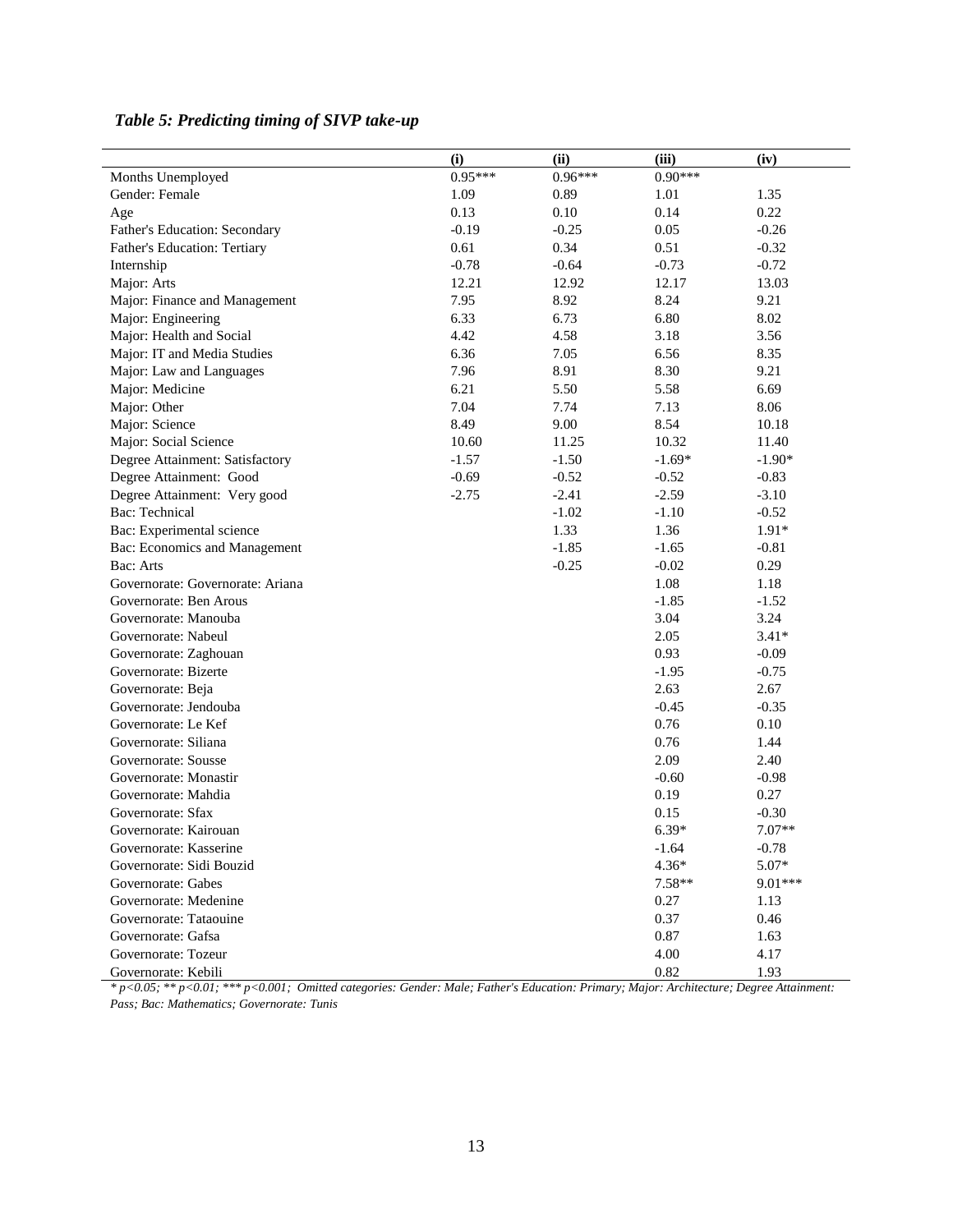#### **5. The impact of SIVP on employment outcomes**

This section tests the relationship between SIVP participation and a range of employment outcomes. This is achieved by using a variety of estimation techniques (OLS and various matching algorithms). It is found that SIVP has a positive outcome on the likelihood of having a job (particularly for those at highest risk of unemployment), but there is less strong evidence that the programme has any effect on the likelihood of having a contract, the type of contract, or on salaries. SIVP beneficiaries are less likely to find employment with a large firm, and more likely to enter the private sector.

Table 6 below provides the results of a series of regression and matching estimates of the effect of SIVP on labour market outcomes. The first row of each table presents the "raw" effect of the SIVP programme on the outcomes of interest. SIVP beneficiaries are 8.1 percentage points and 6.2 percentage points less likely to be jobless and unemployed, respectively. There is no statistically significant difference in the likelihood of having a contract (conditional upon being in employment) but, when in receipt of a contract, SIVP recipients appear to be less likely to have an open-ended one. We do not detect any statistically significant effect of the programme on the salaries of workers. SIVP beneficiaries are less likely to find employment with large firms, but more likely to find a job in the private sector.

The multivariate analysis slightly lowers the estimate of the effect of the programme on joblessness and unemployment – but they remain statistically significant and relatively stable across all specifications. Participation in the SIVP programme leads to an estimated reduction in the likelihood of joblessness of around 7 percentage points, and an estimated fall in the probability of being unemployed of around 6 percentage points. The effects on working for a contract, having an open-ended contract, and salaries are also considerably reduced in the multivariate/matching models – and most estimates have become insignificant. So, although SIVP appears to increase the likelihood of obtaining a job, it does not appear to have any impact on the quality of that job. The effect on the type of firm in which graduates find employment holds up in the multivariate analysis.

Table 7 breaks down the analysis by the graduate's unemployment experience in the first six months after graduation, in order to explore heterogeneity in the programme's impact by risk of unemployment. Two sub-samples are taken: individuals who spent zero to one month unemployed; and individuals who spent five to six months unemployed. The results are interesting and suggest that, among the group experiencing the highest unemployment incidence immediately after graduation, the SIVP has a much larger impact on both joblessness and unemployment. In this group, SIVP beneficiaries are also significantly more likely to obtain a job with a contract. In the group experiencing low unemployment in the first six months after graduation, the SIVP has some impact on salaries (with SIVP beneficiaries earning higher salaries) as well as on the likelihood of working for a large firm (the chance being lower). This suggests that focusing the SIVP on high risk groups only would result in larger employment gains.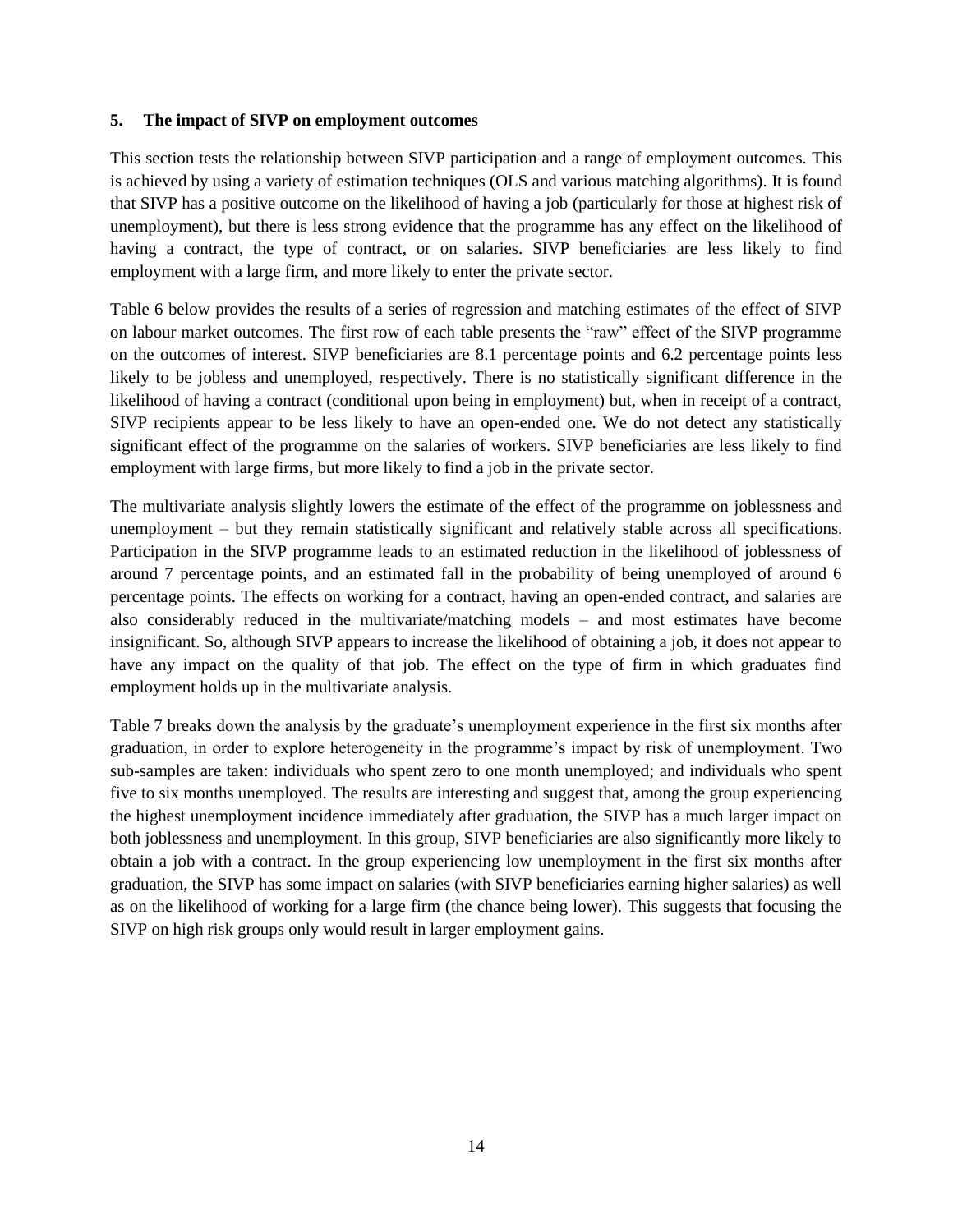|                         |          |         |          |         |       |      | Joblessness T-stat Unemployment T-stat Contract T-stat Open-ended contract T-stat Salary T-stat Large Firm T-stat Private Sector T-stat |         |                 |         |         |      |       |
|-------------------------|----------|---------|----------|---------|-------|------|-----------------------------------------------------------------------------------------------------------------------------------------|---------|-----------------|---------|---------|------|-------|
| Descriptive             | $-0.081$ | $-4.13$ | $-0.062$ | $-3.20$ | 0.011 | 0.60 | $-0.145$                                                                                                                                | $-5.46$ | $-21.83 - 1.16$ | $-0.14$ | $-6.49$ | 0.38 | 18.33 |
| <b>OLS</b>              | $-0.067$ | $-3.34$ | $-0.055$ | $-2.78$ | 0.027 | 1.46 | $-0.031$                                                                                                                                | $-1.23$ | 13.45 0.75      | $-0.11$ | $-4.98$ | 0.24 | 11.46 |
| <b>PSM</b>              |          |         |          |         |       |      |                                                                                                                                         |         |                 |         |         |      |       |
| 1 to 1 (no replacement) | $-0.072$ | $-3.01$ | $-0.057$ | $-2.41$ | 0.013 | 0.60 | $-0.030$                                                                                                                                | $-0.94$ | 35.47 2.13      | $-0.16$ | $-6.12$ | 0.27 | 11.01 |
| Nearest Neigbour (3)    | $-0.075$ | $-3.22$ | $-0.059$ | $-2.54$ | 0.012 | 0.54 | $-0.030$                                                                                                                                | $-0.94$ | 20.88 1.24      | $-0.14$ | $-5.37$ | 0.27 | 10.45 |
| Radius Caliper (0.01)   | $-0.061$ | $-2.97$ | $-0.051$ | $-2.51$ | 0.023 | 1.19 | $-0.053$                                                                                                                                | $-1.88$ | 2.54<br>0.14    | $-0.14$ | $-5.61$ | 0.24 | 10.63 |
| Kernel                  | $-0.064$ | $-3.17$ | $-0.056$ | $-2.81$ | 0.024 | 1.30 | $-0.052$                                                                                                                                | $-1.88$ | 8.12<br>0.45    | $-0.13$ | $-5.46$ | 0.25 | 10.97 |
| Local Linear            | $-0.063$ |         | $-0.056$ |         | 0.023 |      | $-0.049$                                                                                                                                |         | 5.22            | $-0.13$ |         | 0.25 |       |
| Mahalanobis Matching    | $-0.084$ | $-3.12$ | $-0.078$ | $-2.91$ | 0.029 | 1.14 | $-0.038$                                                                                                                                | $-1.03$ | 18.50 0.93      | $-0.12$ | $-3.85$ | 0.25 | 8.45  |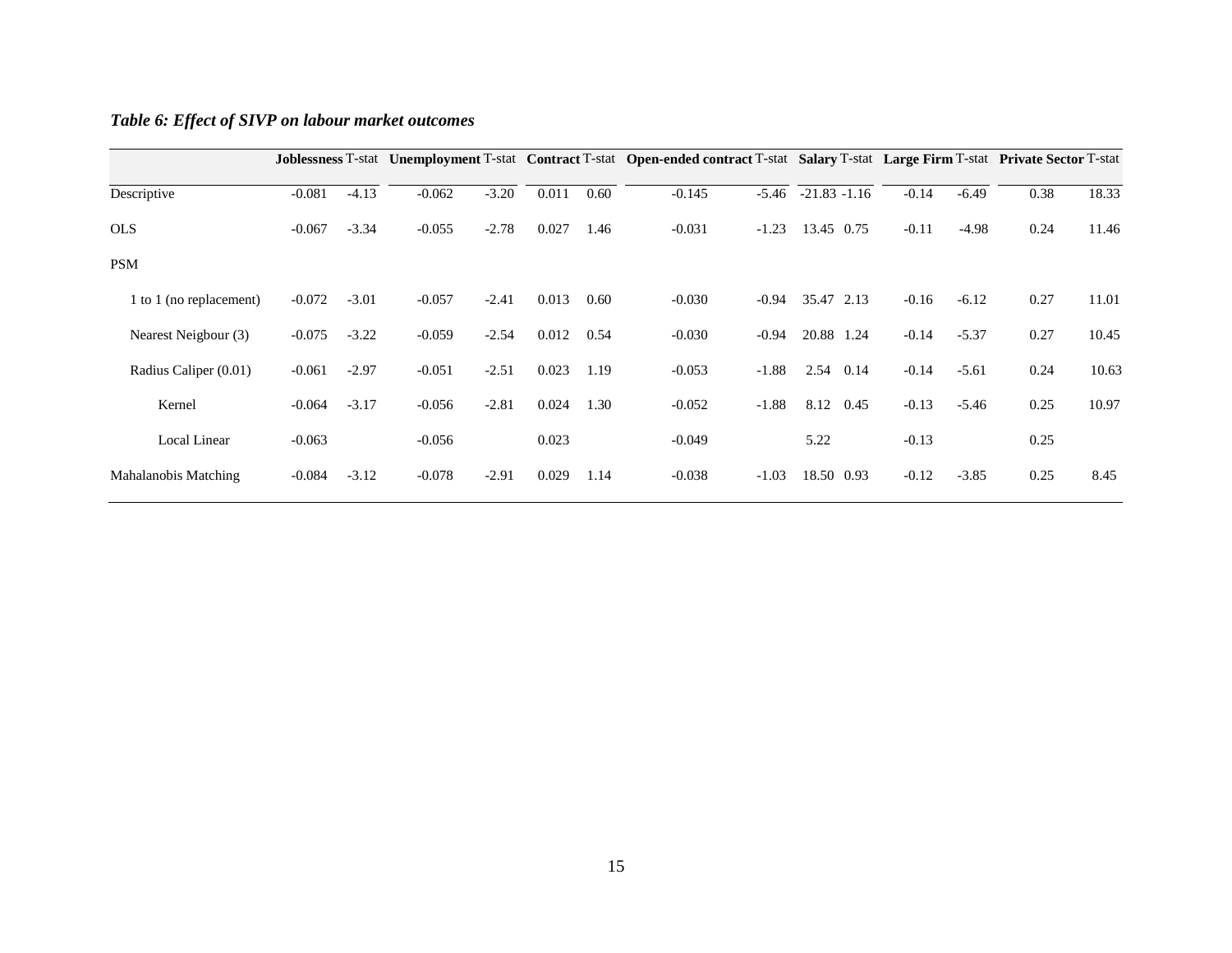| <b>LOW UNEMPLOYMENT</b>  | Joblessness T-stat |         |              |         |          |         | Unemployment T-stat Contract T-stat Open-ended contract T-stat Salary T-stat Large Firm T-stat Private Sector |         |                 |         |         |         |                                                | T-stat |
|--------------------------|--------------------|---------|--------------|---------|----------|---------|---------------------------------------------------------------------------------------------------------------|---------|-----------------|---------|---------|---------|------------------------------------------------|--------|
| Descriptive              | $-0.110$           | $-3.47$ | $-0.058$     | $-1.98$ | 0.015    | 0.54    | $-0.317$                                                                                                      | $-7.87$ | $-99.23 - 4.24$ |         | $-0.20$ | $-5.14$ | 0.40                                           | 10.94  |
| <b>OLS</b>               | $-0.156$           | $-4.73$ | $-0.118$     | $-3.74$ | 0.048    | 1.63    | $-0.187$                                                                                                      | $-4.34$ | $-70.42 -3.17$  |         | $-0.20$ | $-4.95$ | 0.24                                           | 6.45   |
| <b>PSM</b>               |                    |         |              |         |          |         |                                                                                                               |         |                 |         |         |         |                                                |        |
| 1 to 1 (no replacement)  | $-0.145$           | $-3.88$ | $-0.092$     | $-2.60$ | 0.040    | 1.26    | $-0.172$                                                                                                      | $-3.50$ | $-116$          | $-4.05$ | $-0.21$ | $-4.56$ | 0.27                                           | 6.14   |
| Nearest Neigbour (3)     | $-0.144$           | $-3.65$ | $-0.082$     | $-2.15$ | 0.049    | 1.42    | $-0.172$                                                                                                      | $-3.16$ | -99             | $-2.56$ | $-0.19$ | $-3.87$ | 0.24                                           | 5.06   |
| Radius Caliper (0.01)    | $-0.124$           | $-3.39$ | $-0.074$     | $-2.10$ | 0.043    | 1.26    | $-0.148$                                                                                                      | $-2.78$ | $-95$           | $-2.72$ | $-0.20$ | $-4.03$ | 0.24                                           | 5.17   |
| Kernel                   | $-0.119$           | $-3.40$ | $-0.072$     | $-2.14$ | 0.033    | 1.04    | $-0.169$                                                                                                      | $-3.48$ | $-106$          | $-3.42$ | $-0.22$ | $-4.83$ | 0.26                                           | 5.97   |
| Local Linear             | $-0.125$           |         | $-0.074$     |         | 0.037    |         | $-0.167$                                                                                                      |         | $-106$          |         | $-0.22$ |         | 0.26                                           |        |
| Mahalanobis Matching     | $-0.125$           | $-2.78$ | $-0.104$     | $-2.40$ | $-0.009$ | $-0.22$ | $-0.212$                                                                                                      | $-3.57$ | $-96$           | $-2.91$ | $-0.21$ | $-3.83$ | 0.26                                           | 4.72   |
| <b>HIGH UNEMPLOYMENT</b> | Joblessness T-stat |         | Unemployment | T-stat  |          |         | Contract T-stat Open-ended contract                                                                           | T-stat  |                 |         |         |         | Salary T-stat Large Firm T-stat Private Sector | T-stat |
| Descriptive              | $-0.210$           | $-8.20$ | $-0.200$     | $-7.71$ | 0.103    | 4.32    | $-0.316$                                                                                                      | $-9.63$ | $-69.84 -2.79$  |         | $-0.10$ | $-3.23$ | 0.35                                           | 11.61  |
| <b>OLS</b>               | $-0.209$           | $-7.77$ | $-0.195$     | $-7.17$ | 0.138    | 5.35    | $-0.202$                                                                                                      | $-5.81$ | $-30.81 - 1.17$ |         | $-0.06$ | $-1.60$ | 0.23                                           | 7.34   |
| <b>PSM</b>               |                    |         |              |         |          |         |                                                                                                               |         |                 |         |         |         |                                                |        |
| 1 to 1 (no replacement)  | $-0.211$           | $-6.90$ | $-0.191$     | $-6.27$ | 0.129    | 4.76    | $-0.252$                                                                                                      | $-6.90$ | $-34$           | $-1.23$ | $-0.09$ | $-2.51$ | 0.28                                           | 7.78   |
| Nearest Neigbour (3)     | $-0.229$           | $-7.30$ | $-0.209$     | $-6.60$ | 0.122    | 3.99    | $-0.244$                                                                                                      | $-5.83$ | $-28$           | $-0.92$ | $-0.09$ | $-2.08$ | 0.26                                           | 6.47   |
| Radius Caliper (0.01)    | $-0.219$           | $-7.86$ | $-0.211$     | $-7.42$ | 0.122    | 4.28    | $-0.235$                                                                                                      | $-5.86$ | $-34$           | $-1.26$ | $-0.08$ | $-1.90$ | 0.28                                           | 7.53   |
| Kernel                   | $-0.210$           | $-7.78$ | $-0.203$     | $-7.44$ | 0.126    | 4.88    | $-0.235$                                                                                                      | $-6.42$ | $-41$           | $-1.47$ | $-0.08$ | $-2.29$ | 0.26                                           | 7.70   |
| Local Linear             | $-0.213$           |         | $-0.206$     |         | 0.125    |         | $-0.242$                                                                                                      |         | $-43$           |         | $-0.08$ |         | 0.27                                           |        |
| Mahalanobis Matching     | $-0.217$           | $-6.15$ | $-0.197$     | $-5.48$ | 0.118    | 3.51    | $-0.188$                                                                                                      | $-4.11$ | -6              | $-0.26$ | $-0.04$ | $-0.80$ | 0.27                                           | 6.18   |

# *Table 7: Analysis by unemployment experience in first 6 months after graduation*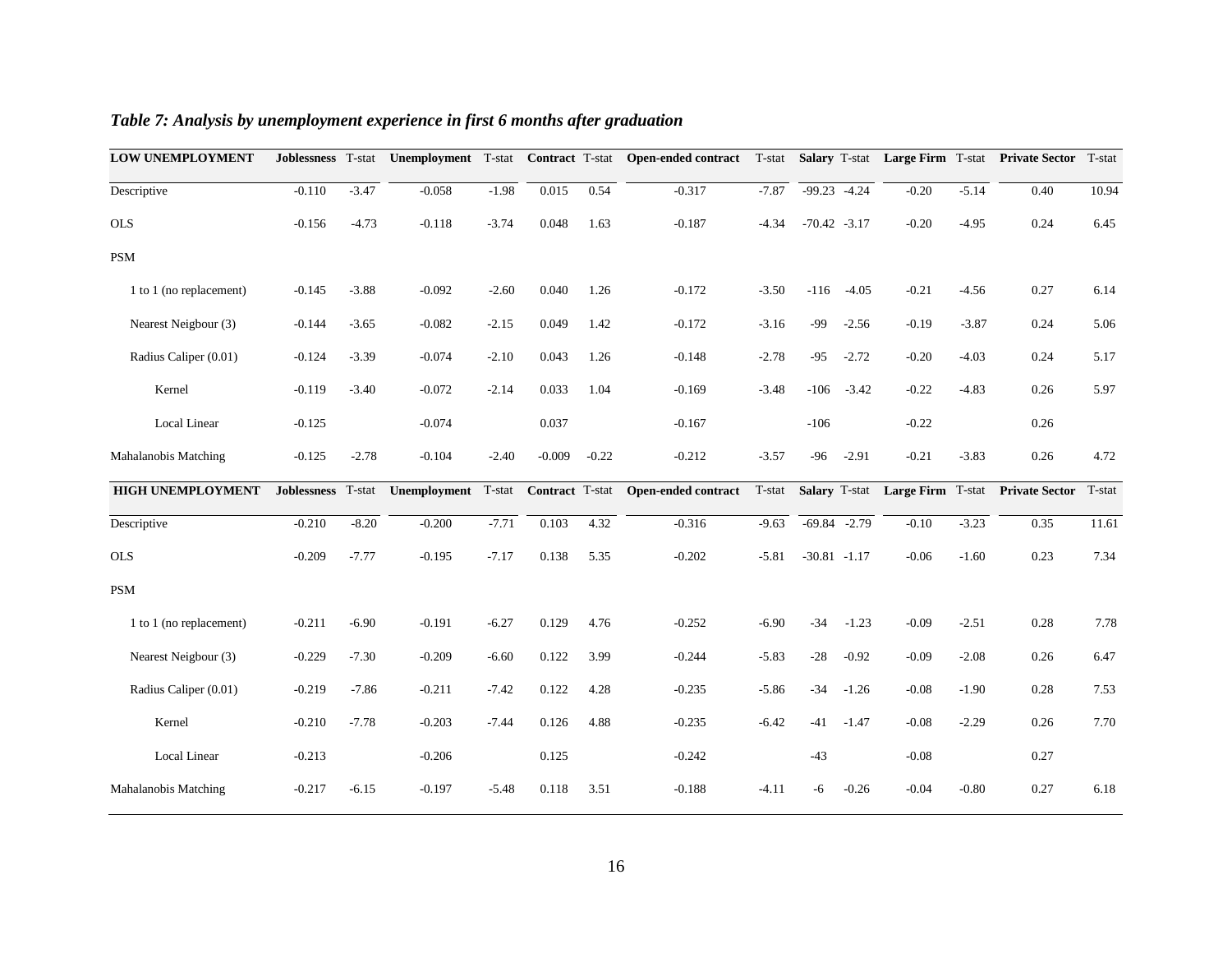#### **6. Conclusion**

 $\overline{a}$ 

This paper looked at the SIVP – an employment subsidy in Tunisia aimed at increasing graduate employment. The effect of the programme on a range of outcome variables was estimated using a survey of graduates and a variety of matching techniques. Although non-random selection into the programme is an issue, we cannot rule out that SIVPs have positive effects on the likelihood of being in employment an effect that is particularly strong for graduates at high risk of unemployment. There is also little evidence that SIVPs have a detrimental effect on the quality of employment (as measured by contract-type and salary), contradicting what is often claimed anecdotally.

Until recently, the SIVP absorbed the lion's share of Tunisia's active labour market policies budget. Given that: (i) in the best case scenario, we estimate that the SIVP programme leads to a 8 percentage point increase in the likelihood of a graduate finding employment; (ii) that, each year, around 45,000 graduates benefit from the programme; and that (iii) the average employment rate of graduates who did not benefit from SIVP was 60%, an additional 3,600 graduates find jobs each year thanks to the SIVP programme – at a cost of around  $\epsilon$ 6,300 per graduate (or 12,600 TND), compared to an average graduate salary 3.5 years after graduation of around 6,600 TND per year.

As a result, although the programme should probably be kept (particularly in the short to medium run, while structural reforms are put in place), the targeting of its funds could and should be improved in order to minimise its deadweight loss.<sup>14</sup> To begin with, the subsidy should be restricted to job-seekers who have been registered with ANETI and who, despite demonstrating job-seeking efforts, have been unable to find work for a considerable period of time (12 months, for example).<sup>15</sup> An interesting design feature of the Idmaj programme in Morocco is that the size of the subsidy depends on length of the unemployment spell of the graduate taken on.

Second, the programme should be better targeted geographically. Part of the problem is that more deprived governorates also have a less-developed industrial base, so fewer SIVP subsidies are going to be available, by definition. One solution to this problem could be to drop the requirement that the company should be part of the social security system, so that smaller, informal enterprises also become eligible to recruit SIVP interns.<sup>16</sup> This, in turn, could help these smaller companies grow.

Third, although the employment agency ANETI provides free training for SIVP beneficiaries, structured classroom- and/or work-based training is not an integral and compulsory part of the programme. There is evidence from the ProJoven programmes in Latin America that such training is effective in raising the soft and technical skills of young people, particularly given the poor quality of a great part of the education and training in the region, and the relative social and economic disadvantage of the participants in these programmes (González-Velosa, Ripani and Rosas-Shady, 2012).

<sup>&</sup>lt;sup>14</sup> World Bank (2012) finds that around 75% of firms who benefited from SIVP (and other programmes) said they would have recruited even in the absence of the programme.

<sup>&</sup>lt;sup>15</sup> The recently introduced AMAL programme is being revised to better target individuals: the long-term unemployed, as well as those who graduated in certain high unemployment disciplines. The SIVP should be revised in a similar vein. [http://www.emploi.gov.tn/fileadmin/user\\_upload/PDF/Cadre\\_juridique/Francais/Emploi](http://www.emploi.gov.tn/fileadmin/user_upload/PDF/Cadre_juridique/Francais/Emploi-fr/promotion_de_l_emploi/Decret2012_953-fran.pdf)[fr/promotion\\_de\\_l\\_emploi/Decret2012\\_953-fran.pdf](http://www.emploi.gov.tn/fileadmin/user_upload/PDF/Cadre_juridique/Francais/Emploi-fr/promotion_de_l_emploi/Decret2012_953-fran.pdf)

 $\frac{16}{16}$  Although this would, of course, make monitoring more difficult and hence increase the risk of abuse. One other option would be to turn the SIVP into a voucher following the graduate. This is a system already being proposed by the Government.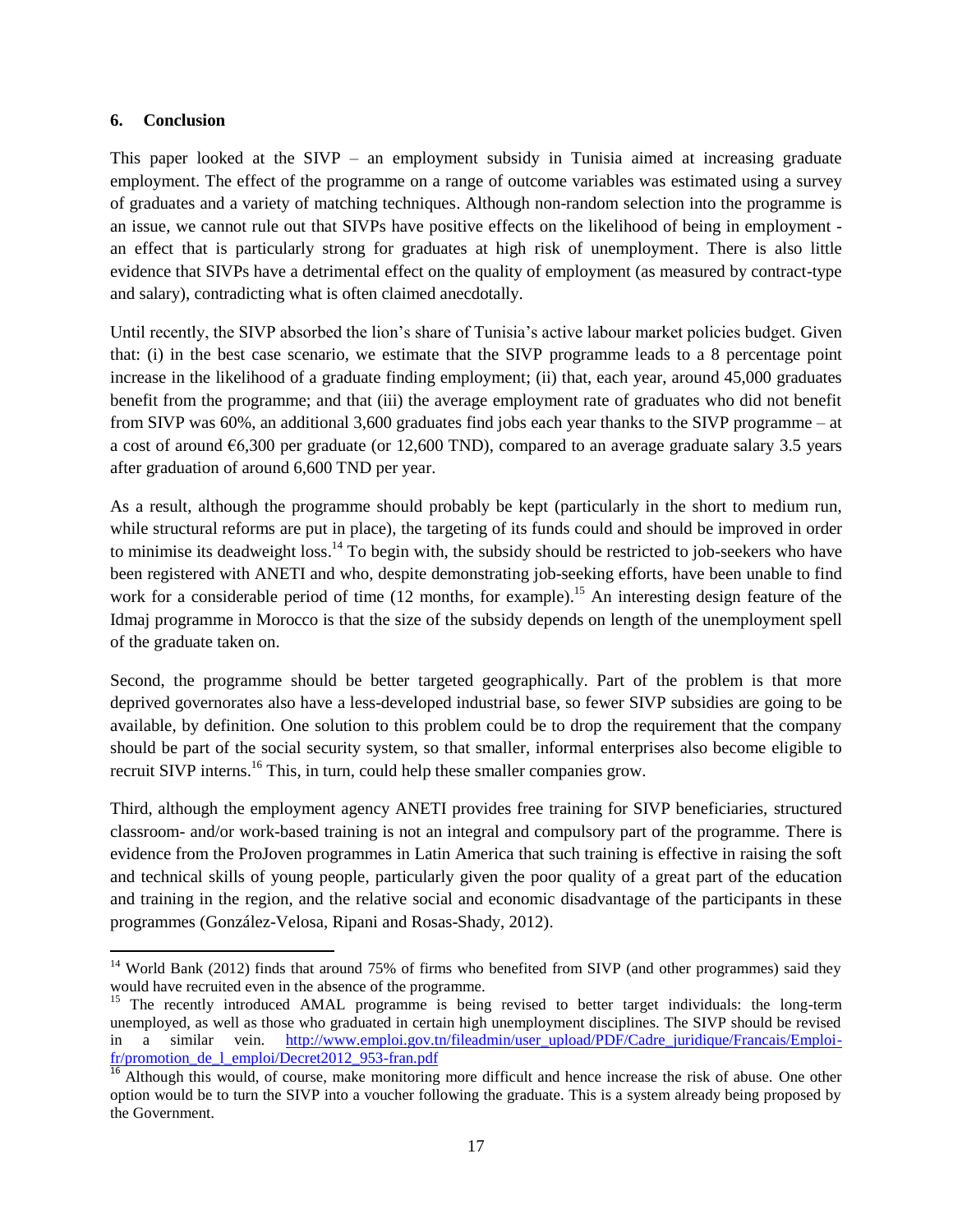Other aspects of the subsidy (the time limit as well as the combination with other programmes) should be kept as they have been demonstrated to be good practice in the design of employment subsidies. Although the length of CTA progamme in Algeria is much longer (5 years) – the size of the subsidy is gradually reduced over time. This could be another design feature that the Tunisian authorities may wish to experiment with.

This paper has looked at the effect of the SIVP programme on individual graduate outcomes. However, as pointed out previously, one important aspect of such programmes is the risk that they lead to substitution and displacement effects. Unfortunately, this is not something we could have investigated with the data available. Analysis of Labour Force Surveys over a number of years, possibly combined with administrative data on the availability of SIVP internships by geographical area and over time, would permit such analysis and represents an important avenue for future research.

#### **References**

Angel-Urdinola, D.F., A. Semlali and S. Brodmann (2010). 'Non-public provision of active labor market programs in Arab-Mediterranean countries: An inventory of youth programs' World Bank Social Protection Discussion Paper 1005.

Betcherman, G., K. Olivas and A. Dar (2004). 'Impacts of active labor market programs: New evidence from evaluations with particular attention to developing and transition countries' World Bank Social Protection Discussion Paper 0402.

Brown, A.J.G., C. Merkl And D.J. Snower (2011). 'Comparing the effectiveness of employment subsidies' *Labour Economics*, 18(2), pages 168-179.

Burns, J., L. Edwards and K. Pauw (2010). 'Wage subsidies to combat unemployment and poverty – Assessing South Africa's options', IFPRI Discussion Paper 00969.

Burtless, G. (1985). 'Are targeted wage subsidies harmful? Evidence from a wage voucher experiment' *Industrial and Labor Relations Review*, 39(1), pages 105-115.

Dubin, J. and D. Rivers (1993). 'Experimental estimates of the impact of wage subsidies' *Journal of Econometrics*, 56(1/2), pages 219-42.

González-Velosa, C., L. Ripani and D. Rosas-Shady (2012). '¿Cómo mejorar las oportunidades de inserción laboral de los jóvenes en América Latina?' IaDB Technical Note 305.

Groh, M., N. Krishnan, D; McKenzie and T. Vishwanath (2012). 'Soft skills or hard cash? The impact of training and wage subsidy programs on female youth employment in Jordan' World Bank Policy Research Working Paper 6141.

Isbell, S. and L. Smith (1991). 'Wage subsidies as an anti-discrimination policy' *Population Research and Policy Review*, 10, pages 257–271.

Kluve, J. (2010). 'The effectiveness of European labor market programs' *Labour Economics*, 17(6), pages 904-918.